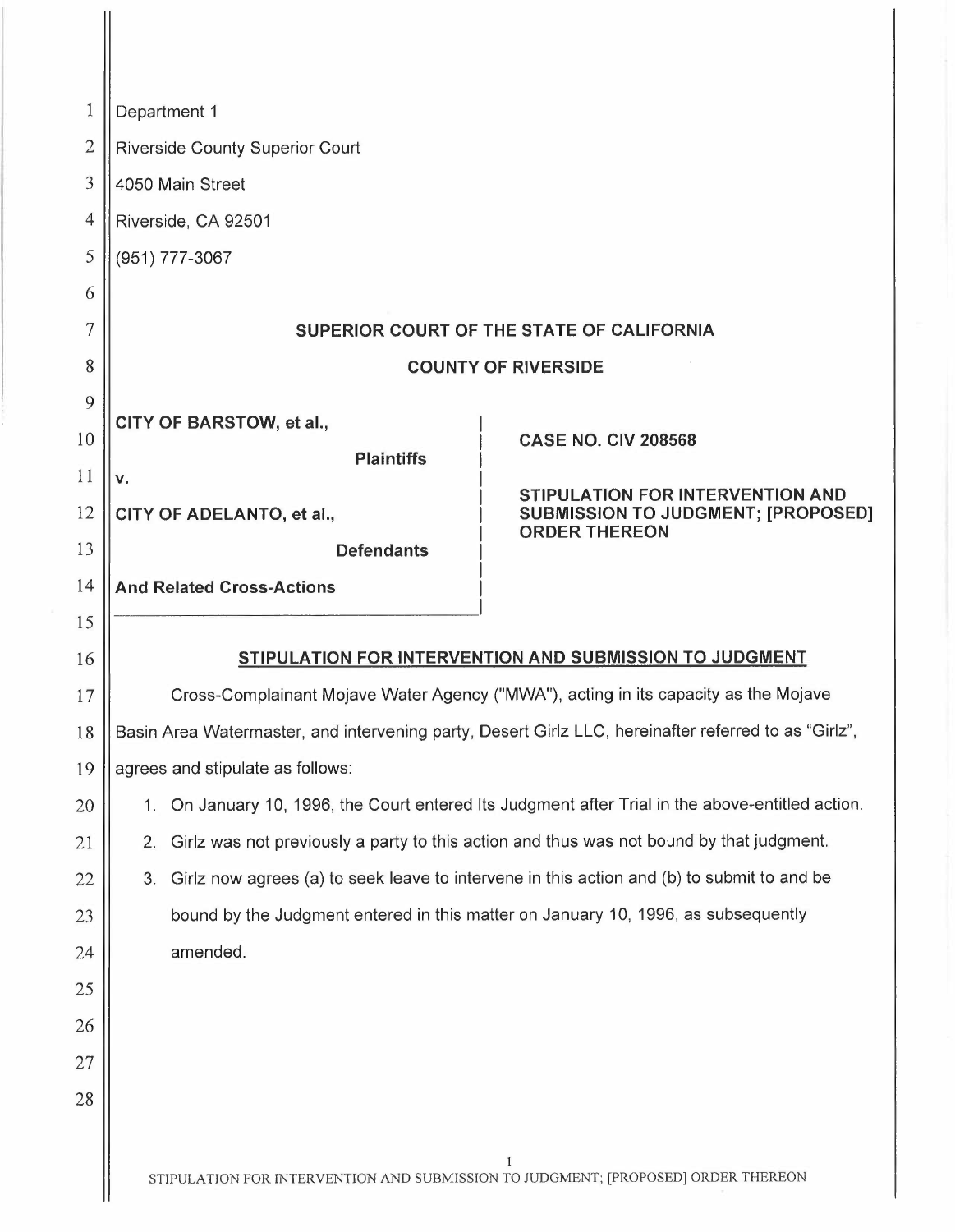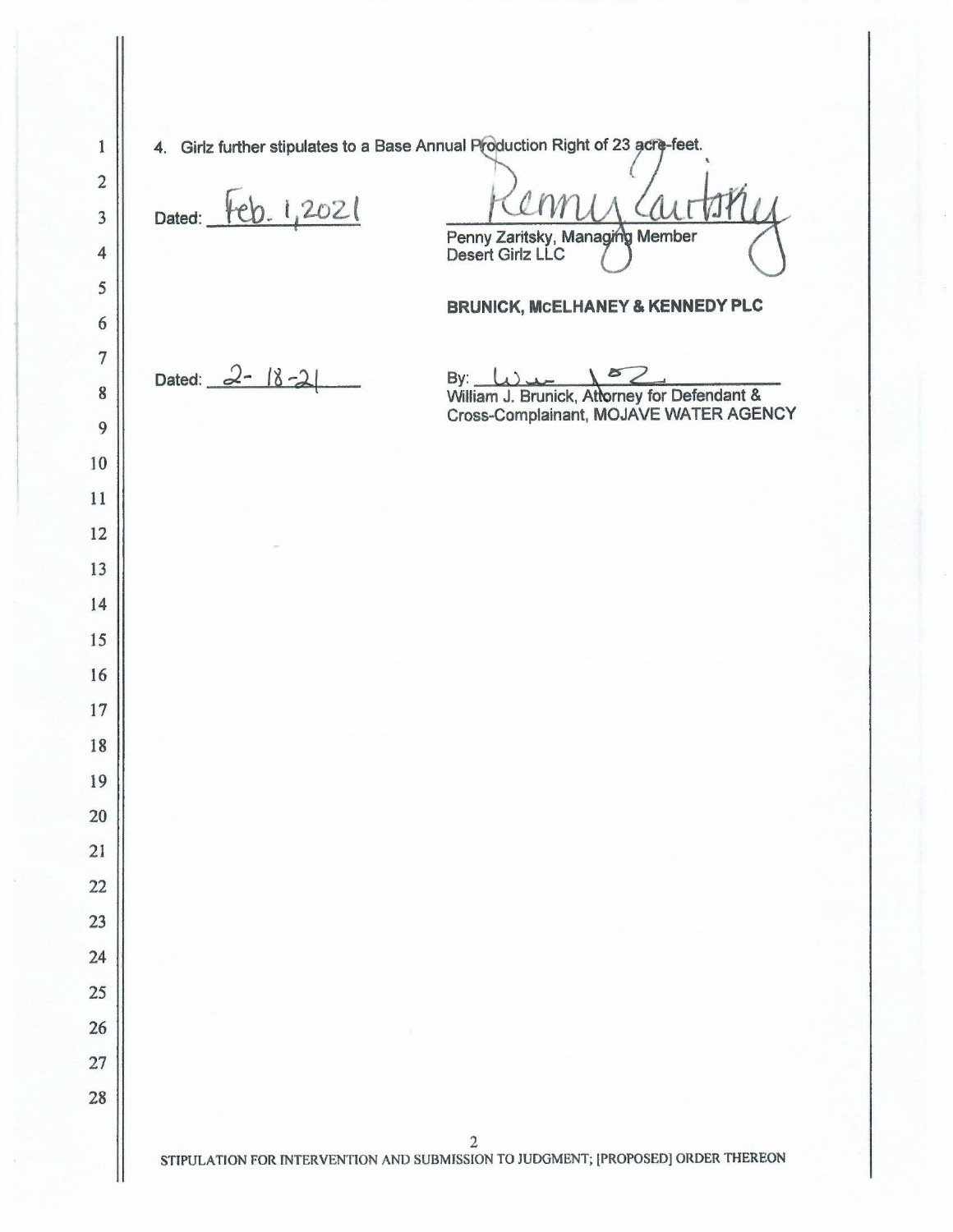| $\mathbf{1}$   |    | <b>ORDER PURSUANT TO STIPULATION</b>                                                                   |
|----------------|----|--------------------------------------------------------------------------------------------------------|
| 2              |    | Pursuant to the stipulation recited above, IT IS HEREBY ORDERED:                                       |
| 3              |    | A. The requested leave to intervene is granted. Desert Girlz LLC is hereby made a party to             |
| $\overline{4}$ |    | this action and is bound by the terms of the Judgment after Trial, dated January 10, 1996 as           |
| 5              |    | thereafter amended.                                                                                    |
| 6              |    | B. This order is conditioned on there being no meritorious objections to the intervention. If any      |
| 7              |    | party to this action opposes the intervention of Desert Girlz LLC for any reason, that party           |
| 8              |    | shall file a written objection to the intervention with the Court no later than 30 days from the       |
| 9              |    | date that the Watermaster sends out written notice of this order.                                      |
| 10             |    | C. If any such objection is filed, the party filing the objection shall deliver a copy of that party's |
| 11             |    | objection to the Watermaster no later than three court days after the filing date.                     |
| 12             |    | D. The Watermaster shall promptly serve copies of the objection on all other parties and shall         |
| 13             |    | file a proof of service with the Court.                                                                |
| 14             |    | E. Upon receiving a conformed copy of an objection, the Watermaster shall request a hearing            |
| 15             |    | date from the Court.                                                                                   |
| 16             | F. | If no objection is filed within the time specified above, then this order granting intervention        |
| 17             |    | and submitting the intervenor to the terms of the Judgment after Trial shall become final and          |
| 18             |    | unconditional without further order of this Court.                                                     |
| 19             |    | G. If an objection is filed but overruled following a hearing on that objection, then the order shall  |
| 20             |    | become final and unconditional upon the entry of the order overruling that objection.                  |
| 21             |    |                                                                                                        |
| 22             |    |                                                                                                        |
| 23             |    | Dated:<br>Hon. Craig G. Riemer                                                                         |
| 24             |    | Judge of the Superior Court                                                                            |
| 25             |    |                                                                                                        |
| 26             |    |                                                                                                        |
| 27             |    |                                                                                                        |
| 28             |    |                                                                                                        |
|                |    | 3<br>STIPULATION FOR INTERVENTION AND SUBMISSION TO JUDGMENT; [PROPOSED] ORDER THEREON                 |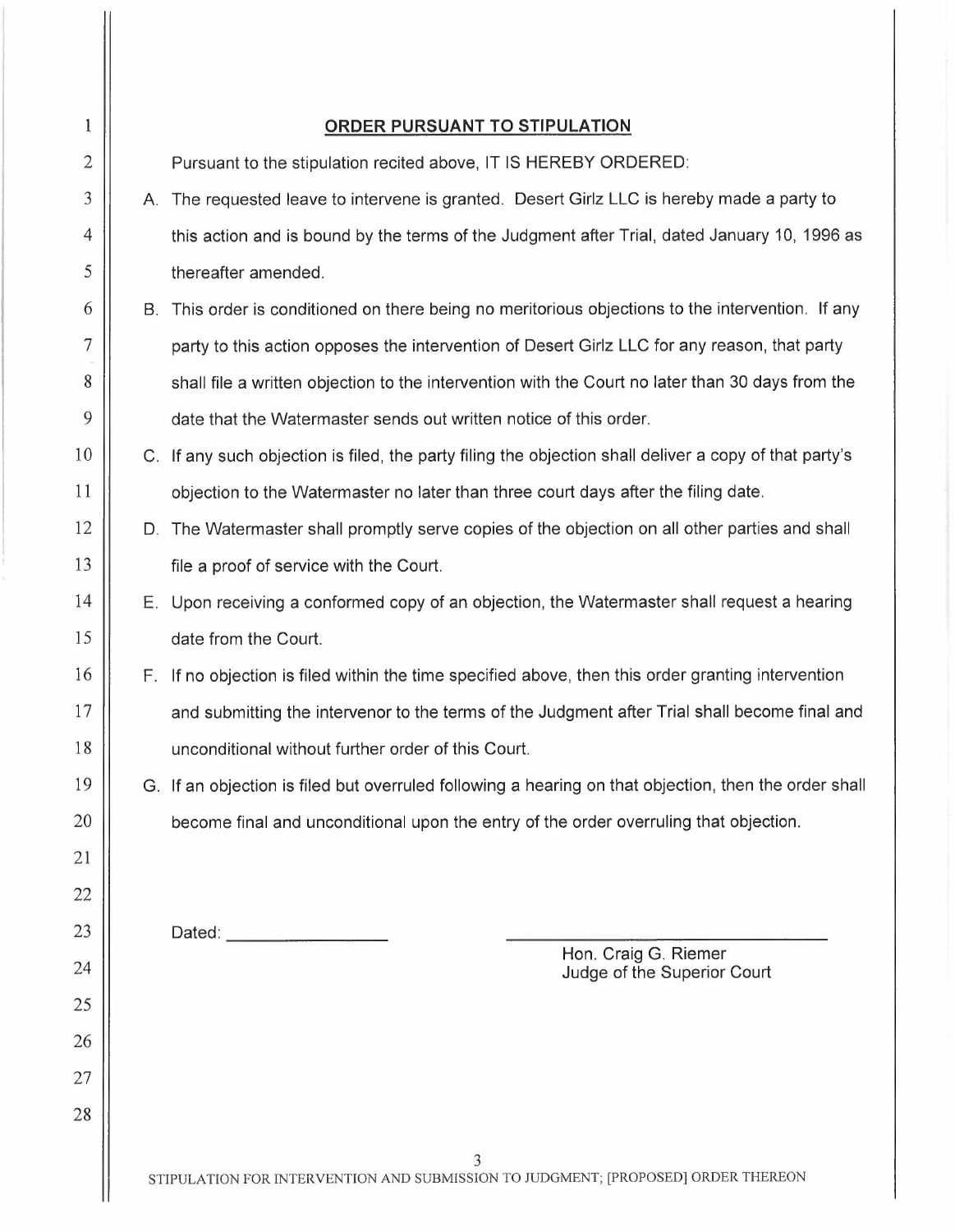## **PROOF OF SERVICE**

## **STATE OF CALIFORNIA } COUNTY OF SAN BERNARDINO}**

I am employed in the County of the San Bernardino, State of California. I am over the age of 18 and not a party to the within action; my business address is 13846 Conference Center Drive, Apple Valley, California 92307.

On February 18, 2021, the document(s) described below were served pursuant to the Mojave Basin Area Watermaster's Rules and Regulations paragraph 8.B.2 which provides for service by electronic mail upon election by the Party or paragraph 10.D, which provides that Watermaster shall mail a postcard describing each document being served, to each Party or its designee according to the official service list, a copy of which is attached hereto, and which shall be maintained by the Mojave Basin Area Watermaster pursuant to Paragraph 37 of the Judgment. Served documents will be posted to and maintained on the Mojave Water Agency's internet website for printing and/or download by Parties wishing to do so.

Document(s) filed with the court and served herein are described as follows:

## **STIPULATION FOR INTERVENTION AND SUBMISSION TO JUDGMENT; [PROPOSED] ORDER THEREON**

 $X$  (STATE) I declare under penalty of perjury under the laws of the State of California that the above is true and correct.

Executed on February 18, 2021 at Apple Valley, California.

 $2$  fluid

Jeffrey D. Ruesch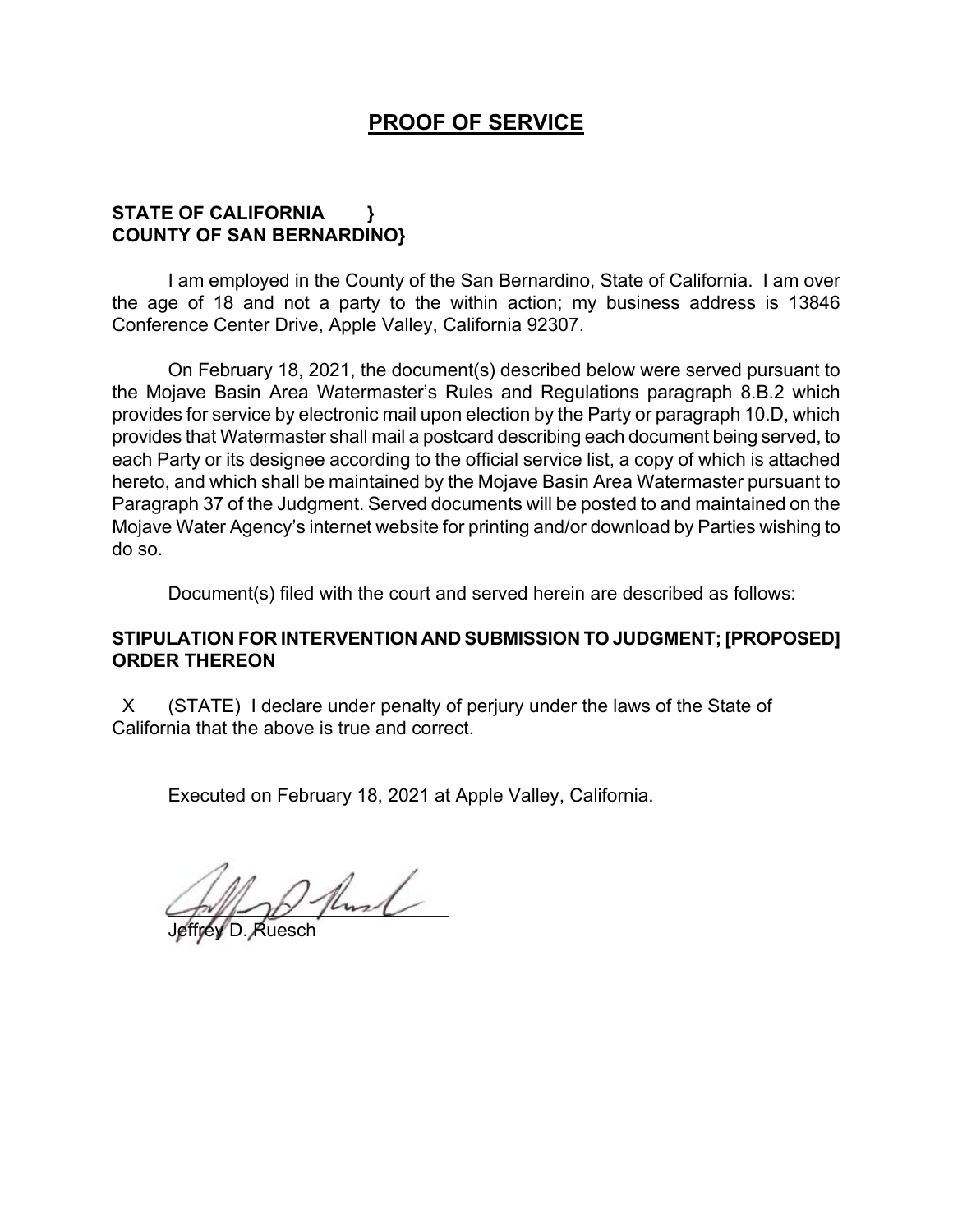35250 Yermo, LLC 11273 Palms Blvd., Ste. D. Los Angeles, CA 90066-2122 Attn: Roberto Munoz

Ades, John and Devon (via email) (adesdevon@gmail.com)

Ahn Revocable Living Trust (via email) P. O. Box 45 Apple Valley, CA 92307-0001 Attn: Chun Soo and Wha Ja Ahn<br>(chunsooahn@naver.com)

Ahn, Chun Soo and Wha Ja (via email) P. O. Box 45 Apple Valley, CA 92307-0001 Attn: Chun Soo Ahn (chunsooahn@naver.com) Ake, Charles J. and Marjorie M.

American States Water Company 1920 W. Corporate Way Anaheim, CA 92801-5373 Attn: Ana Chavez **Anderson, Ross C.** and Betty J.

Apple Valley Heights County Water District P. O. Box 938 Apple Valley, CA 92308-0938 Attn: Matthew Patterson

Apple Valley, Town Of 14955 Dale Evans Parkway Apple Valley, CA 92307-3061 Attn: Tina Kuhns

Atchison, Topeka, Santa Fe Railway Company 2301 Lou Menk Drive, GOB-3W Fort Worth, TX 76131-2825 Attn: Blaine Bilderback

Bailey 2007 Living Revocable Trust, Sheré R. (via email) 10428 National Blvd Los Angeles, CA 90034-4664 Attn: Sheré R. Bailey<br>(LegalPeopleService@gmail.com)

Bar-Len Mutual Water Company (via email) P. O. Box 77 Barstow, CA 92312-0077 Attn: Casey Slusser (barlenwater@hotmail.com; casey.slusser@gmail.com)

Abshire, David V. P. O. Box # 2059 Lucerne Valley, CA 92356-2059 Attn: John McCallum

Aerochem, Inc. (via email) 4001 El Mirage Rd. Adelanto, CA 92301-9489 Attn: Pedro Dumaua (pdumaua@ducommun.com)

Ahn Revocable Trust (via email) 29775 Hunter Road Murrieta, CA 92563-6710 Attn: Simon Ahn (ssahn58@gmail.com)

2301 Muriel Drive, Apt. 67 Barstow, CA 92311-6757

13853 Oakmont Dr. Victorville, CA 92395-4832

Apple Valley Unified School District 12555 Navajo Road Apple Valley, CA 92308-7256 Attn: Mathew Schulenberg

Aqua Capital Management LP (via email) 7914 W. Dodge Rd., Ste. 482 Omaha, NE 68114-3417 Attn: David L. Penrice (dpenrice@acmwater.com)

Atchison, Topeka, Santa Fe Railway Company (via email) 2650 Lou Menk Drive, MOB-2 Fort Worth, TX 76131-2825 Attn: Blaine Bilderback (Blaine.Bilderback@bnsf.com)

Bar H Mutual Water Company (via email) P. O. Box 844 Lucerne Valley, CA 92356-0844 Attn: Daniel Shaw (barhwater@gmail.com) Barber, James B.

Baron, Susan and Palmer, Curtis 141 Road 2390 Aztec, NM 87410-9322 Attn: Curtis Palmer

Adelanto, City Of 11600 Air Expressway Adelanto, CA 92301-1914 Attn: Daniel Best

Agcon, Inc. (via email) 17671 Bear Valley Road Hesperia, CA 92345-4902 Attn: Lori Clifton (lclifton@robarenterprises.com)

Ahn, Chun Soo and David (via email) 19130 San Jacinto Way Apple Valley, CA 92308-6748 Attn: David Ahn (davidahnmd@gmail.com, chunsooahn@naver.com)

America United Development, LLC (via email) 19625 Shelyn Drive Rowland Heights, CA 91748-3246 Attn: Paul Tsai (paul@ezzlife.com)

Apple Valley Foothill County Water District (via email) 22545 Del Oro Road Apple Valley, CA 92308-8206 Attn: Daniel B. Smith (avfcwd@gmail.com)

Apple Valley View Mutual Water Company P. O. Box 3680 Apple Valley, CA 92307-0072 Attn: Emely and Joe Saltmeris

Archibek, Eric 41717 Silver Valley Road Newberry Springs, CA 92365-9517

Avila, Angel and Evalia 1523 S. Visalia Compton, CA 90220-3946

43774 Cottonwood Road Newberry Springs, CA 92365

Barstow, City of (via email) 220 East Mountain View Street -Suite A Barstow, CA 92311 Attn: Jennifer Riley (hriley@barstowca.org)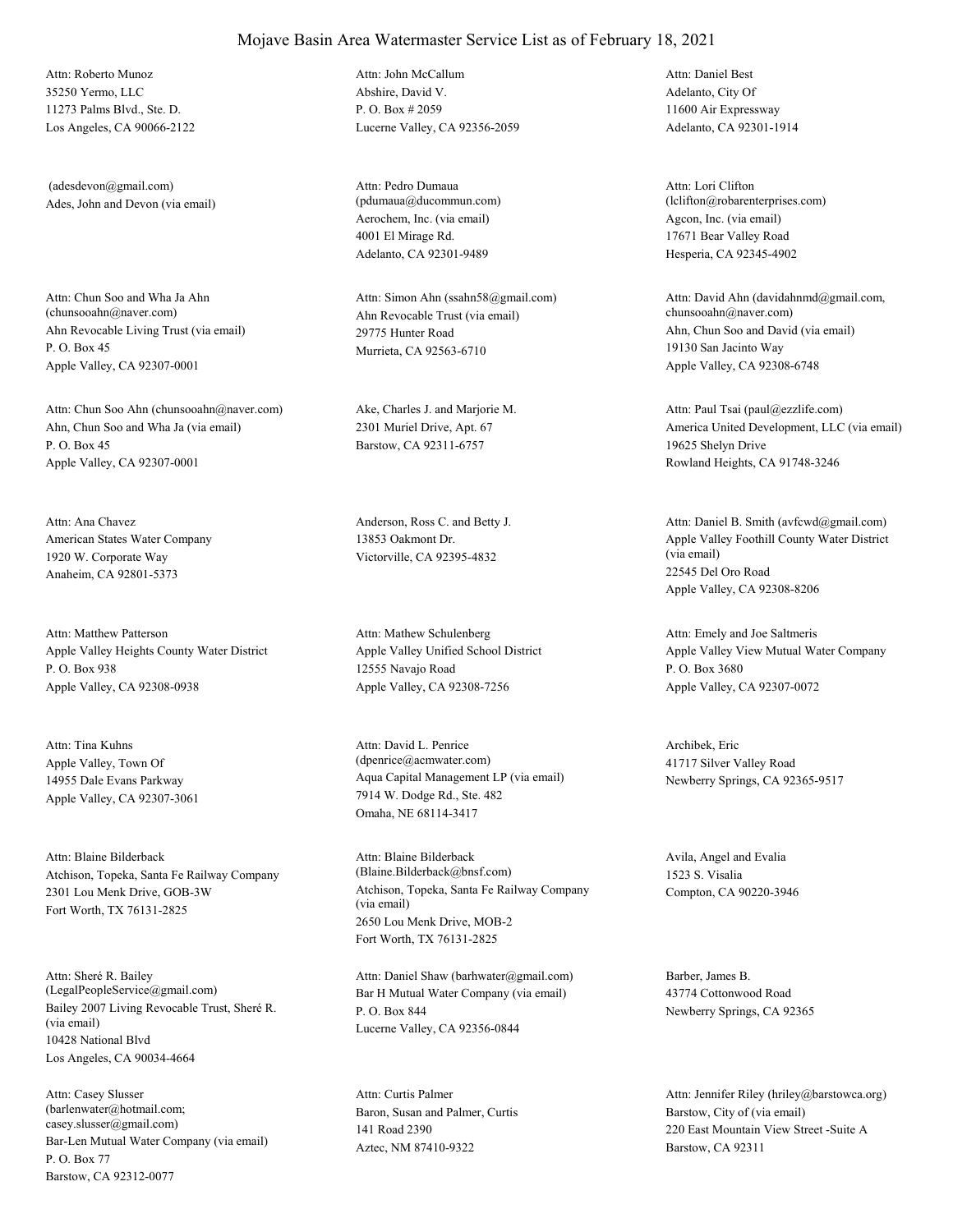Bass Trust, Newton T. 14924 Chamber Lane Apple Valley, CA 92307-4912 Attn: Barbara Davison

Beinschroth, Andy Eric 6719 Deep Creek Road Apple Valley, CA 92308-8711

Borja, Leonil T. and Tital L. 20784 Iris Canyon Road Riverside, CA 92508-

Brommer House Trust 9435 Strathmore Lane Riverside, CA 92509-0941 Attn: Marvin Brommer

Bruneau, Karen 19575 Bear Valley Rd. Apple Valley, CA 92308-5104

Budget Finance Company 1849 Sawtelle Blvd., Ste. 700 Los Angeles, CA 90025-7012 Attn: Noah Furie Bunnell, Dick

Calico Lakes Homeowners Association (via email) 11860 Pierce Street, Suite 100 Riverside, CA 92505-5178 Attn: Shanna Ghale (shanna.ghale@associa.us)

CalPortland Company - Agriculture (via email) P. O. Box 146 Oro Grande, CA 92368-0146 Attn: Catalina Fernandez-Moores (jgammett@calportland.com)

Campbell, M. A. and Dianne 12526 Donegal Way Houston, TX 77047-2810 Attn: Myron Campbell II Carlton, Susan

#### Mojave Basin Area Watermaster Service List as of February 18, 2021

Bastianon Revocable Trust 9484 Iroquois Rd. Apple Valley, CA 92308-9151 Attn: Remo E. Bastianon

Bell, Charles H. Trust dated March 7, 2014 (via email) P. O. Box 193 Lucerne Valley, CA 92356-0193 Attn: Chuck Bell (chuckb@sisp.net) Best, Byron L.

Box, Geary S. and Laura P. O. Box 402564 Hesperia, CA 92340-2564

Brown, Bobby G. and Valeria R. 26776 Vista Road Helendale, CA 92342-9789 Attn: Paul Johnson Brown, Jennifer

Bryant, Ian (via email) 15434 Sequoia Avenue - Office Hesperia, CA 92345-1667 (irim@aol.com)

8589 Volga River Circle Fountain Valley, CA 92708-5536

California Department Of Transportation (via email) 464 W. 4th Street San Bernardino, CA 92401-1407 Attn: Michael P. Naze (michael.naze@dot.ca.gov) CalMat Company

CalPortland Company - Oro Grande Plant (via email) P. O. Box 146 Oro Grande, CA 92368-0146 Attn: Catalina Fernandez-Moores (jgammett@calportland.com) Camanga, Tony and Marietta

P.O. Box 193 Yermo, CA 92398-0193 Beinschroth Family Trust (via email) 18794 Sentenac Apple Valley, CA 92307-5342 Attn: Mike Beinschroth (Beinschroth@gmail.com)

21461 Camino Trebol Lake Forest, CA 92630-2011

Bracht, William F. and Alexander, Alicia M. 12439 Addison Street N. Hollywood, CA 91607 Attn: Alicia Alexander

10001 Choiceana Ave. Hesperia, CA 92345

Bubier, Diane Gail (via email) 46263 Bedford Rd. Newberry Springs, CA 92365-9819 (bubierbear@msn.com)

Bush, Kevin (via email) 7768 Sterling Ave. San Bernardino, CA 92410-4741 (kjbco@yahoo.com)

405 N. Indian Hill Blvd. Claremont, CA 91711-4614 Attn: Robert W. Bowcock

48924 Bedford Rd. Newberry Springs, CA 92365 Attn: Tony Camanga

Casa Colina Foundation P.O. Box 1760 Lucerne Valley, CA 92356 Attn: Kevin Mangold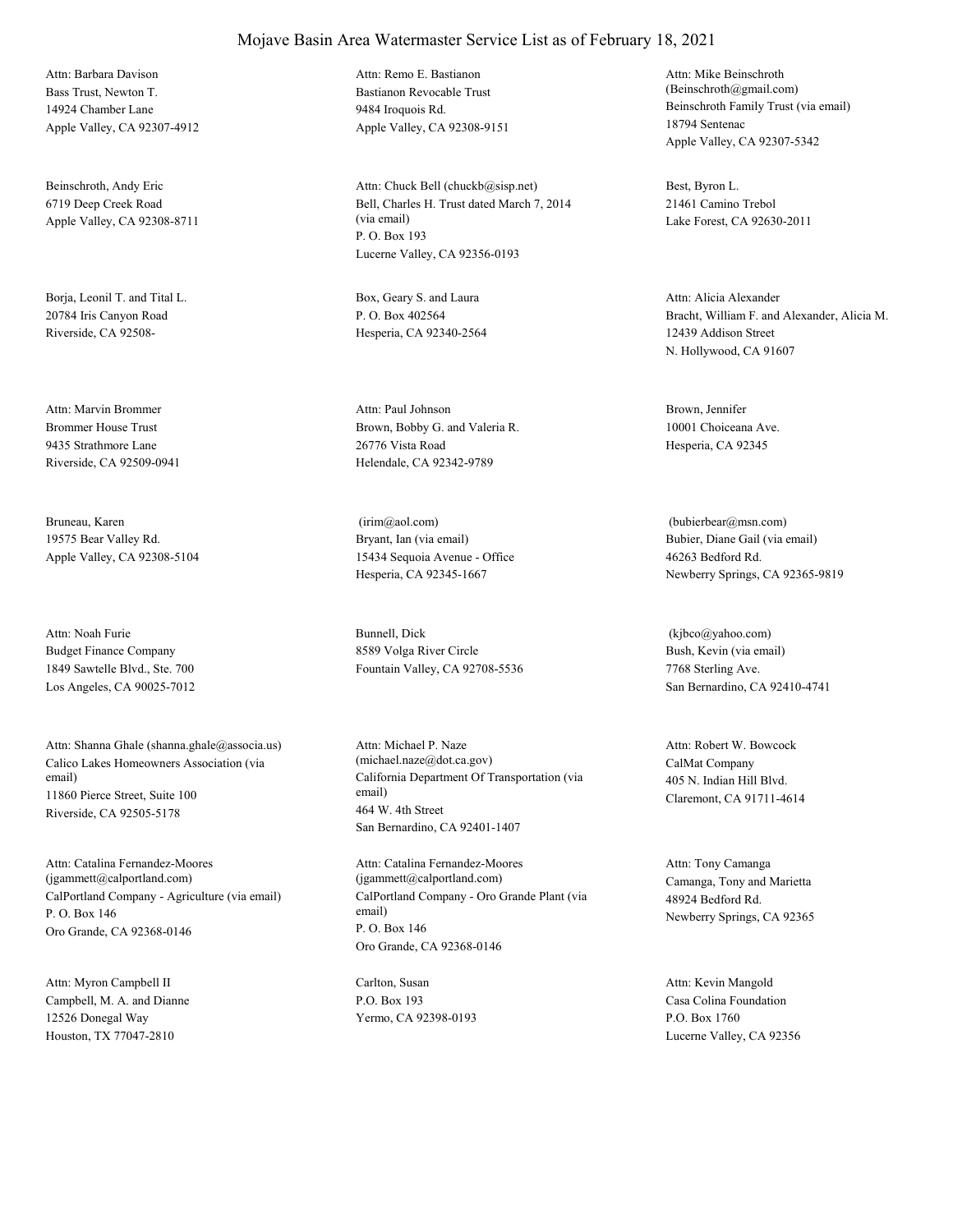CDFW - Camp Cady (via email) 4775 Bird Farm Road Chino Hills, CA 91709-3175 Attn: Danielle Stewart (danielle.stewart@wildlife.ca.gov; Richard.Kim@wildlife.ca.gov; Alisa.Ellsworth@wildlife.ca.gov)

Cemex, Inc. (via email) 16888 North E. Street Victorville, CA 92394-2999 Attn: Alejandra Silva (alejandrav.silva@cemex.com) Center Water Company

Chamisal Mutual Water Company 1442 El Mirage Road El Mirage, CA 92301-9500 Attn: Mary M Ross

Chong, Joan (via email) 35000 Indian Trail Helendale, CA 92342-9782 (joancksp@hotmail.com) Christison, Joel

Clark, Arthur P. O. Box 4513 Blue Jay, CA 92317-4513

Conner, William H. 11535 Mint Canyon Rd. Agua Dulce, CA 91390-4577

Cross, Francis and Beverly 156 W 100 N Jerome, ID 83385-5256

Crystal Lakes Property Owners Association P. O. Box 351 Yermo, CA 92398 Attn: Alessia Morris

Daggett Ranch, LLC P. O. Box 112 Daggett, CA 92327-0112 Attn: Steve and Dana Rivett CDFW - Mojave Narrows Regional Park 222 W. Hospitality Lane, 2nd Floor - SDW San Bernardino, CA 92415-0450 Attn: Jared Beyeler

P. O. Box 616 Lucerne Valley, CA 92356-0616 Attn: Mary Tarrab

Cheyenne Lake, Inc. (via email) 44658 Valley Center Rd Newberry Springs, CA 92365- Attn: Carl Pugh (cpugh3@aol.com) Choi, Yong Il and Joung Ae

P. O. Box 2635 Big River, CA 92242-2635

Clark, Gary and Beth A. 5641 Jensen Ranch Road Riverside, CA 92509-6579 Attn: Erik Archibek

Contratto, Ersula 21814 Hinkley Road Barstow, CA 92311

Cross, Sharon I. P. O. Box 922 Lucerne Valley, CA 92356

DaCosta, Dean Edward (via email) 32307 Foothill Road Lucerne Valley, CA 92356-8526 (dacostadean@gmail.com)

Dahlquist, George R. (via email) 8535 Vine Valley Drive Sun Valley, CA 91352- (ron@sc-studios.com; ron@dadcopowerandlights.com)

CDFW - Mojave River Fish Hatchery (via email) 12550 Jacaranda Avenue Victorville, CA 92395-5183 Attn: Paco Cabral (paco.cabral@wildlife.ca.gov; rebecca.jones@wildlife.ca.gov)

Chafa, Larry R. and Delinda C. P. O. Box 796 Ronan, MT 59864-0796 Attn: Allene Rozell Cherie Krack

34424 Mountain View Road Hinkley, CA 92347-9412

Chung, et al. 11446 Midway Ave. Lucerne Valley, CA 92356-8792 Attn: Hwa-Yong Chung

Club View Partners 9903 Santa Monica Blvd., PMB #541 Beverly Hills, CA 90212-1671 Attn: Manoucher Sarbaz

Corbridge, Linda S. 8743 Vivero St Rancho Cucamonga, CA 91730- Attn: George Starke

Crown Cambria, LLC (via email) 9860 Gidley St. El Monte, CA 91731-1110 Attn: Jay Hooper (jayho123@gmail.com)

Daggett Community Services District (via email) P. O. Box 308 Daggett, CA 92327-0308 Attn: Crystal Romero (daggettcsd@outlook.com; daggettwater427@gmail.com)

Darr, James S. 40716 Highway 395 Boron, CA 93516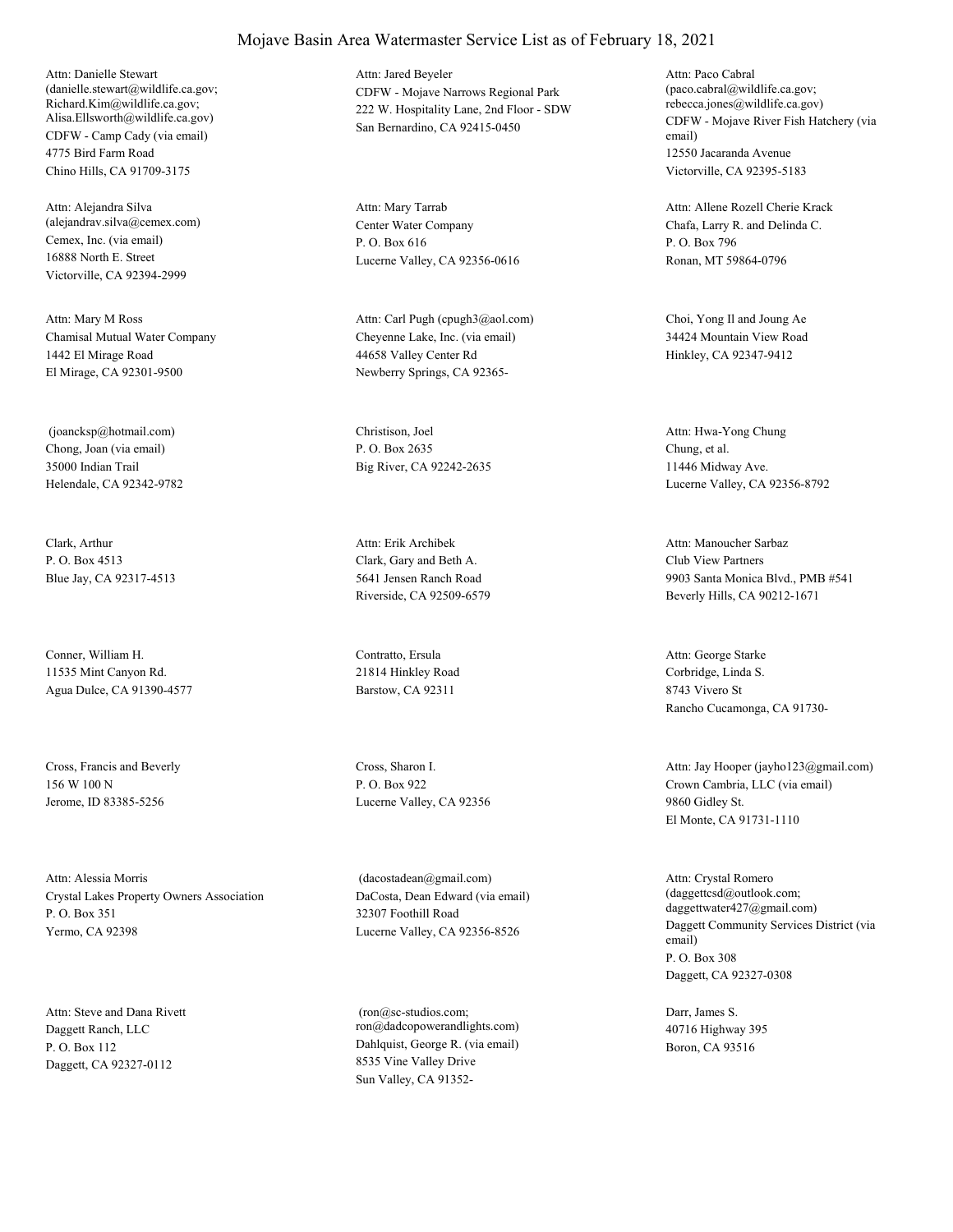De Jong Family Trust 46561 Fairview Road Newberry Springs, CA 92365-9230 Attn: Alan L. De Jong

Desert Springs Mutual Water Company P. O. Box 396 Lucerne Valley, CA 92356-0396 Attn: Denise Courtney

Donaldson, Jerry and Beverly 16736 B Road Delta, CO 81416-8501

Dowell, Leonard 345 E Carson St. Carson, CA 90745-2709

Eygnor, Robert E. 23032 Bryman Road

Fernandez, Arturo (via email) 1001 French Street, Apt. 2 Santa Ana, CA 92701-3769 (afc30@yahoo.com) Ferro, Dennis and Norma

First CPA LLC (via email) 10045 Brockway St. El Monte, CA 91733-1107 Attn: Alex and Jerrica Liu (alexliu1950@gmail.com;

Foothill Estates MHP, LLC (via email) 9454 Wilshire Blvd., Ste. 920 Beverly Hills, CA 90212-2925 Attn: Camille Yusufov (Allen@skylinecompany.com) Frates, D. Cole (via email)

Friend, Joseph and Deborah P. O. Box 253 Barstow, CA 92312-0253 Attn: Deborah A. Friend

Gabrych, Eugene 2006 Old Highway 395 Fallbrook, CA 92028-8816 Dennison, Quentin D. - Clegg, Frizell and Joke 44579 Temescal Street Newberry Springs, CA 92365 Attn: Randy Wagner

DLW Revocable Trust 13830 Choco Rd. Apple Valley, CA 92307-5525 Attn: Debby Wyatt

Dora Land, Inc. P. O. Box 1405 Apple Valley, CA 92307-0026 Attn: Jeffery Lidman

Evenson, Edwin H. and Joycelaine C. P. O. Box 66 Oro Grande, CA 92368-0066 Evert Family Trust (via email)

Oro Grande, CA 92368-9642 Federal Bureau of Prisons, Victorville (via email) P. O. Box 5400 Adelanto, CA 92301-5400 Attn: David Dittenmore (d2dittemore@bop.gov)

> 1311 1st Ave. N Jacksonville Beach, FL 32250-3512

alexroseanneliu@yahoo.com) Fischer Revocable Living Trust (via email) 1372 West 26th St. San Bernardino, CA 92405-3029 Attn: Carl Fischer (carlsfischer@hotmail.com; fischer@fischercompanies.com) Fisher Trust, Jerome R.

> 113 S La Brea Ave., 3rd Floor Los Angeles, CA 90036-2998 (cfrates@renewablegroup.com)

Fundamental Christian Endeavors, Inc. (via email) 49191 Cherokee Road Newberry Springs, CA 92365 Attn: Mark Asay (bettybrock@ironwood.org; waltbrock@ironwood.org)

Gabrych, Eugene 34650 Minneola Rd Newberry Springs, CA 92365-

Desert Dawn Mutual Water Company P. O. Box 392 Lucerne Valley, CA 92356-0392 Attn: Marie McDaniel

Dolch Living Trust Robert and Judith 15760 Stoddard Wells Road Victorville, CA 92395-2846 Attn: Larry Warren

Dorrance, David W. and Tamela L. 2027 Valleria Court Sugar Land, TX 77479- Attn: David Dorrance

19201 Parker Circle Villa Park, CA 92861-1302 Attn: Stephanie L. Evert (severt2166@aol.com)

Fejfar, Monica Kay 34080 Ord Street Newberry Springs, CA 92365-9791

Finch, Jenifer (via email) 9797 Lewis Lane Apple Valley, CA 92308-8357 (ropingmom3@yahoo.com)

7603 Hazeltine Van Nuys, CA 91405 Attn: Paul Johnson

Frazier, et al. 8707 Deep Creek Rd Apple Valley, CA 92308- Attn: Martin Frazier

Gabrych, Eugene 2006 Old Highway 395 Fallbrook, CA 92028

Attn: Mitch Hammack Gaeta, Miguel and Maria 9366 Joshua Avenue Lucerne Valley, CA 92356-8273

#### Mojave Basin Area Watermaster Service List as of February 18, 2021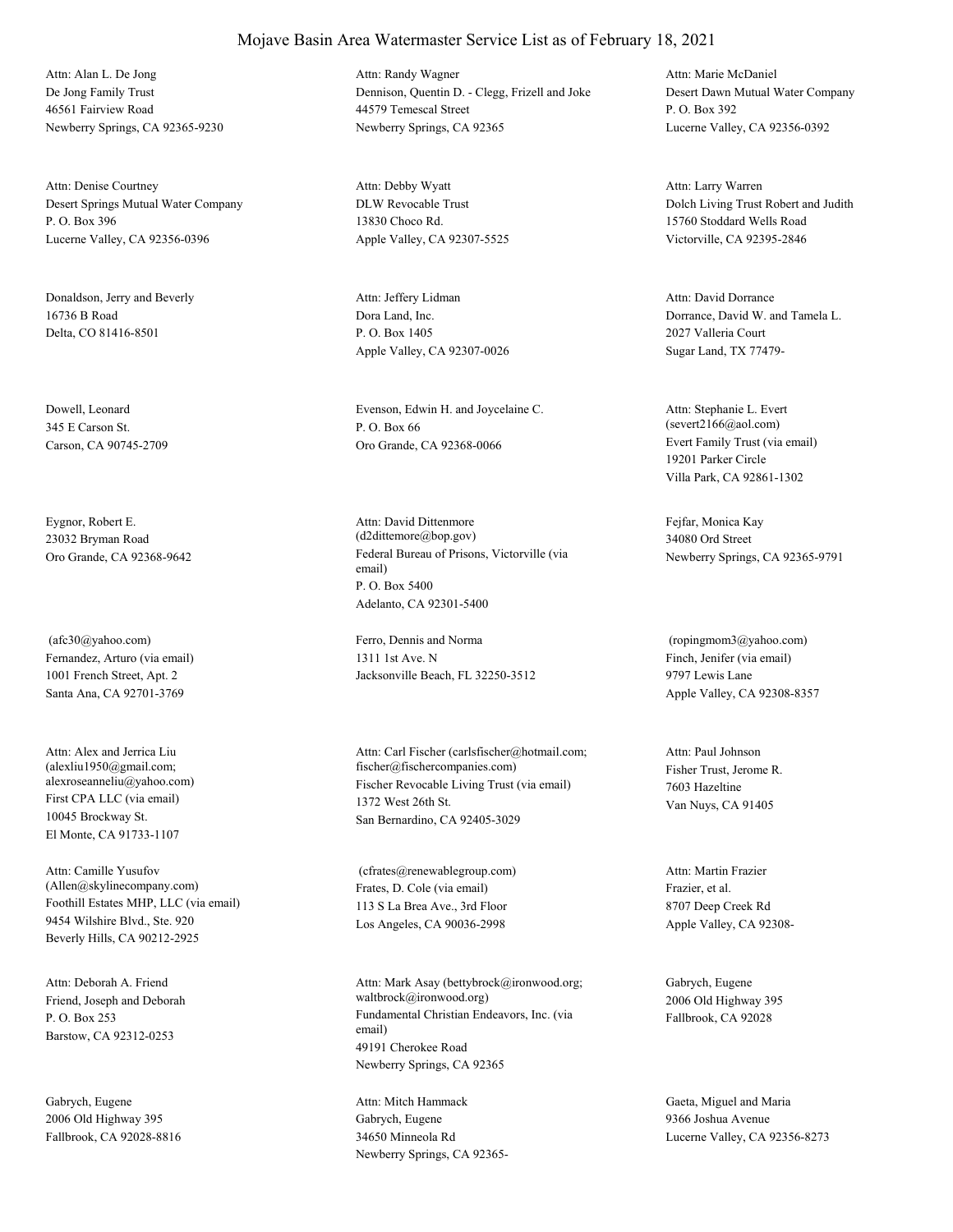Gaeta, Trinidad 10551 Dallas Avenue Lucerne Valley, CA 92356 Attn: Jay Storer

Gardena Mission Church, Inc. P. O. Box 304 Lucerne Valley, CA 92356-0304 Attn: Sang Hwal Kim Garg, Om P.

GenOn California South, LP (via email) P. O. Box 337 Daggett, CA 92327-0337 Attn: Jeffrey Edwards (jeffrey.edwards@genon.com)

Gray, George F. and Betty E. 975 Bryant Calimesa, CA 92320-1301

Gubler, Hans P. O. Box 3100

Haas, Bryan C. and Hinkle, Mary H. (via email) 14730 Tigertail Road Apple Valley, CA 92307- Attn: Bryan C. Haas and Mary H. Hinkle (resrvc4you@aol.com)

Hamilton Family Trust 19945 Round Up Way Apple Valley, CA 92308-8338 Attn: Doug and Cheryl Hamilton

Hanson Aggregates WRP, Inc. (via email) P. O. Box 1115 Corona, CA 92878-1115 Attn: Matt Wood (Matt.Wood@Hanson.com)

Harper Lake Company VIII (via email) 43880 Harper Lake Road Hinkley, CA 92347 Attn: Neal Davies (NDavies@terra-gen.com) Harter, Joe and Sue

Haskins, James J. 11352 Hesperia Road, #2 Hesperia, CA 92345-2165 Gaines Family Trust, Jack and Mary (via email) 8225 Marina Pacifica Drive N. Long Beach, CA 90803-7006 Attn: Bruce Gaines (bgaines4@verizon.net) Garcia, Daniel

178 Follyhatch Irvine, CA 92618-1050

Golden State Water Company (via email) 160 Via Verde, Ste. 100 San Dimas, CA 91773-5121 Attn: Nereida Gonzalez (ana.chavez@gswater.com, Nereida.Gonzalez@gswater.com)

Green Acres Estates P. O. Box 29 Apple Valley, CA 92307-0001 Attn: Brian E. Bolin

Landers, CA 92285 Gulbranson, Merlin (via email) 511 Minnesota Ave W Gilbert, MN 55741- Attn: Tamara J Skoglund (TamaraMcKenzie@aol.com)

> Haas, Bryan C. and Hinkle, Mary H. (via email) 14730 Tigertail Road Apple Valley, CA 92307-5249 Attn: Bryan C. Haas and Mary H. Hinkle (resrvc4you@aol.com) Hackbarth, Edward E. (via email)

Handrinos, Nicole A. 1140 Parkdale Rd. Adelanto, CA 92301-9308 Attn: William Handrinos

Hareson, Nicholas and Mary 1737 Anza Avenue Vista, CA 92084-3236 Attn: Mary Jane Hareson

10902 Swan Lake Road Klamath Falls, OR 97603-9676

Hass, Pauline L. P. O. Box 273 Newberry Springs, CA 923659773 Summerhill Rd. Alta Loma, CA 91737-1668

Gayjikian, Samuel and Hazel 34534 Granite Road Lucerne Valley, CA 92356- Attn: Brent Peterson

Gordon Acres Water Company P. O. Box 1035 Lucerne Valley, CA 92356-1035 Attn: Gina Pellegrini

Grill, Nicholas P. and Millie D. (via email) P. O. Box 306 Hinkley, CA 92347-0306 Attn: Nick Grill (terawatt@juno.com)

Gutierrez, Jose and Gloria 24116 Santa Fe Hinkley, CA 92347

293 Winfield Circle Corona, CA 92880-6943 (hackbarthco@sbcglobal.net)

Hanify, Michael D., dba - White Bear Ranch PO BOX 1021 Yermo, CA 92398-1021 Attn: Donald F. Hanify

Harmsen Family Trust (via email) 23920 Community Blvd. Hinkley, CA 92347-9721 Attn: Kenny Harmsen (harmsencow@aol.com)

Harvey, Lisa M. (via email) P. O. Box 1187 Lucerne Valley, CA 92356- (harveyl.92356@gmail.com)

Hawkins, James B. (via email) 7439 Craner Ave Sun Valley, CA 91352-4858 (DeliaHawkins@yahoo.com)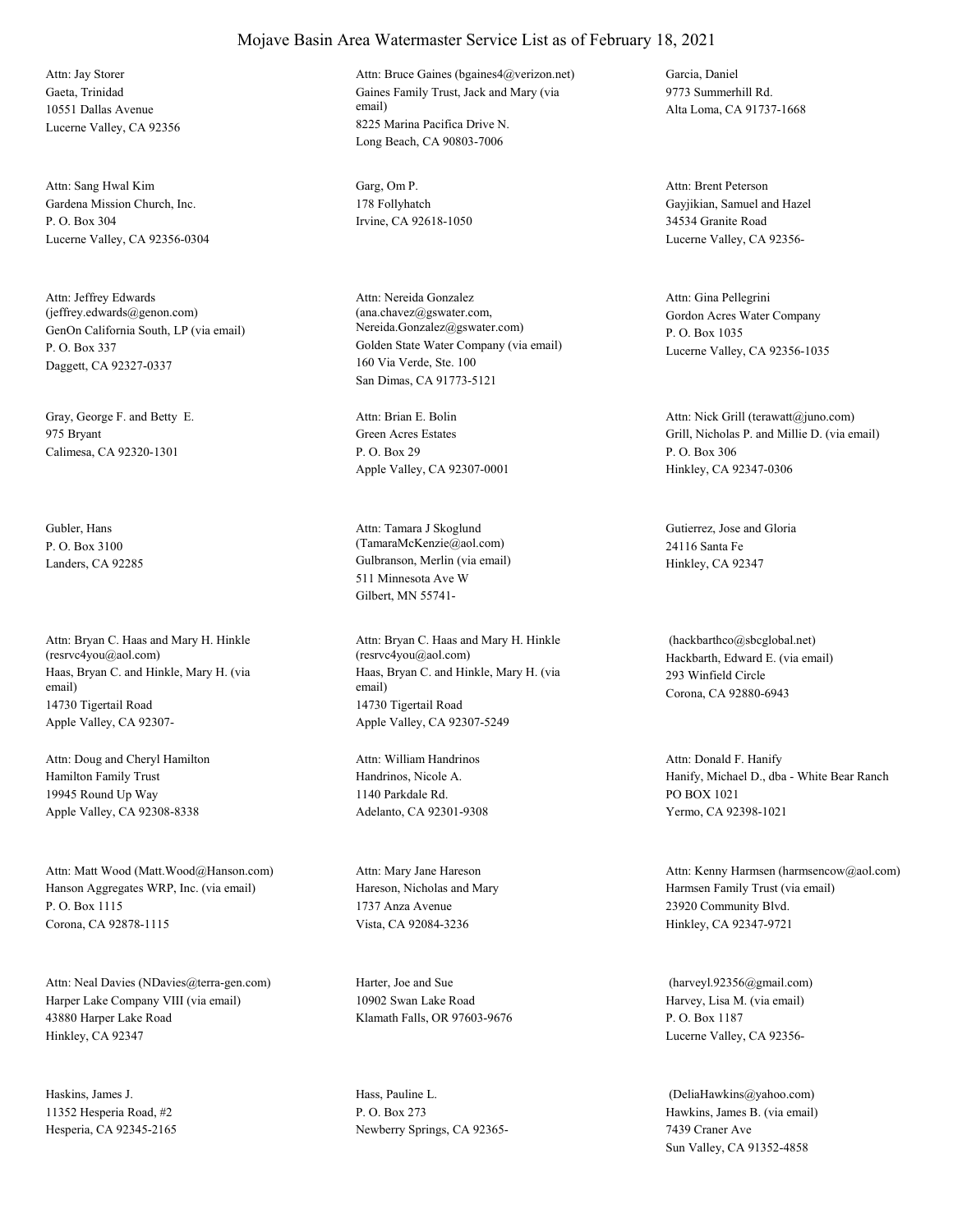Helendale Community Services District (via email) P. O. Box 359 Helendale, CA 92342-0359 Attn: Craig Carlson (kcox@helendalecsd.org; ccarlson@helendalecsd.org) Helendale School District

Hensley, Mark P. 35523 Mountain View Rd Hinkley, CA 92347-9613

Hesperia Venture I, LLC (via email) 10 Western Road Wheatland, WY 82201-8936 Attn: Janie Martines (janiemartines@gmail.com)

Hettinga Revocable Trust (via email) 14651 South Grove Ave. Ontario, CA 91762-7704 Attn: Patricia Mohr (ghd123@earthlink.net)

High Desert Associates, Inc. 405 North Indian Hill Blvd. Claremont, CA 91711-4614 Attn: Robert W. Bowcock

Hill Family Trust and Hill's Ranch, Inc. (via email) 84 Dewey Street Ashland, OR 97520- Attn: Katherine Hill (Khill9@comcast.net)

Hollister, Robert H. and Ruth M. P. O. Box 2 Newberry Springs, CA 92365-0002 Attn: Joan Rohrer

Holy Heavenly Lake, LLC 1261 S. Lincoln Ave. Monterey Park, CA 91755-5017 Attn: Katherine K Hsu

Horton, John 47716 Fairview Road Newberry Springs, CA 92365-9258 Attn: Gretchen Horton

Hubbard, Ester and Mizuno, Arlean 47722 Kiloran St. Newberry Springs, CA 92365-9529 Attn: Ester Hubbard

P. O. Box 249 Helendale, CA 92342-0249 Attn: Joshua Behnke

Hert, Scott P. O. Box 590

Hesperia Water District (via email) 9700 7th Avenue Hesperia, CA 92345-3493 Attn: Jeremy McDonald (jmcdonald@cityofhesperia.us)

Hi Desert Mutual Water Company 23667 Gazana Street Barstow, CA 92311 Attn: Lisset Sardeson

Hi-Grade Materials Company (via email) 17671 Bear Valley Road Hesperia, CA 92345-4902 Attn: Lori Clifton (lclifton@robarenterprises.com) Hilarides 1998 Revocable Family Trust

Hitchin Lucerne, Inc. P. O. Box 749 Lucerne Valley, CA 92356-0749

Holway Jeffrey R and Patricia Gage (via email) 1401 Wewatta St. #1105 Denver, CO 80202-1348 Attn: Jeffrey R Holway and Patricia Gage (patricia.gage@yahoo.com)

Hong, Paul B. and May P. O. Box #1432 Covina, CA 91722-0432 Attn: Paul Hong

Horton's Children's Trust 47716 Fairview Road Newberry Springs, CA 92365-9258 Attn: Gretchen Horton

Huerta, Hector P. O. Box 2190 Temecula, CA 92593-2190 Attn: John Driscoll

Hendley, Rick and Barbara P. O. Box 972 Yermo, CA 92398-0972 Attn: Jeff Gallistel

Lucerne Valley, CA 92356-0590 Hesperia - Golf Course, City of (via email) 9700 Seventh Avenue Hesperia, CA 92345-3493 Attn: Jeremy McDonald (jmcdonald@cityofhesperia.us)

> Hesperia, City of (via email) 9700 Seventh Avenue Hesperia, CA 92345-3493 Attn: Jeremy McDonald (tsouza@cityofhesperia.us)

Hiett, Harry L. (via email) P. O. Box 272 Daggett, CA 92327-0272 (leehiett@hotmail.com)

37404 Harvard Road Newberry Springs, CA 92365 Attn: Frank Hilarides

Attn: Mary Thomas Ho, Ting-Seng and Ah-Git P.O. Box 20001 Bakersfield, CA 93390-0001

> Holway, Jeffrey R 1401 Wewatta St. #1105 Denver, CO 80202-1348

Hood Family Trust 2142 W Paseo Del Mar San Pedro, CA 90732-4557 Attn: Sandra D. Hood

Howard, et al. P. O. Box 5528 Mt. Carmel, UT 84755-5528 Attn: Norman A. Howard

Hunt, Connie (via email) 39392 Burnside Loop Astoria, OR 97103-8248 (hunt5089@outlook.com)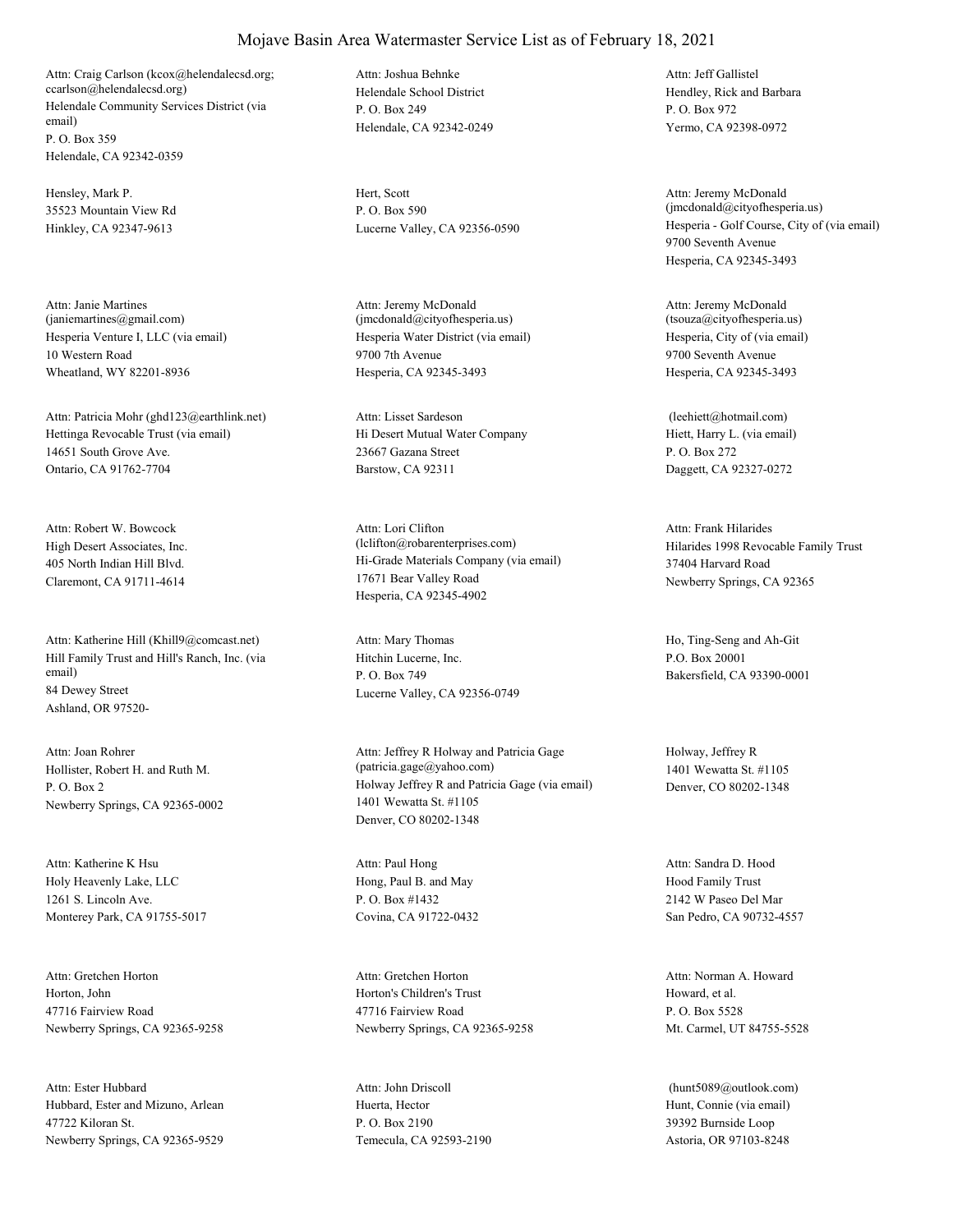Hunt, Ralph M. and Lillian F. P. O. Box 603 Yermo, CA 92398-0603 Attn: Ralph Hunt

Irvin, Bertrand W. P. O. Box 467 Newberry Springs, CA 92365-0467

Jackson, Ray Revocable Trust No. 45801 P.O. Box 8250 Redlands, CA 92375-1450 Attn: Lawrence Dean

Johnson, Carlean 8626 Deep Creek Road Apple Valley, CA 92308

Jones Trust dated March 16, 2002 (via email) 35424 Old Woman Springs Road Lucerne Valley, CA 92356-7237 Attn: Magdalena Jones (mygoldenbiz9@gmail.com)

Jubilee Mutual Water Company P. O. Box 1016 Lucerne Valley, CA 92356 Attn: Ray Gagné

Kasner Family Limited Partnership (via email) 11584 East End Avenue Chino, CA 91710- Attn: Robert R. Kasner (Robertkasner@aol.com) Kasner, Robert (via email)

Kemp, Robert and Rose 48441 National Trails Highway Newberry Springs, CA 92365

Kim, Joon Ho and Mal Boon Revocable Trust 46561 Fairview Road Newberry Springs, CA 92365-9230 Attn: Alan and Annette De Jong

Koegler, Ronald R. and Carolyn V. (via email) 1001 Tremonto Road Santa Barbara, CA 93103-1740 (carolynko@cox.net)

#### Mojave Basin Area Watermaster Service List as of February 18, 2021

Hyatt, James and Brenda (via email) 31726 Fremont Road Newberry Springs, CA 92365 Attn: Daniel and Karen Gray (calivolunteer@verizon.net) Im, Nicholas Nak-Kyun (via email)

Italmood Inc., et. al. (via email) 80 Maple Road Easton, CT 06612-1036 Attn: Sebastian Marzaro (italmood@aol.com)

Jamboree Housing Corporation (via email) 15940 Stoddard Wells Rd - Office Victorville, CA 92395-2800 Attn: Audrey Goller (linda.rainer@newportpacific.com)

Johnson, Ronald 1156 Clovis Circle Dammeron Valley, UT 84783-5211

Jones, Joette 81352 Fuchsia Ave. Indio, CA 92201-5329

Juniper Riviera County Water District P. O. Box 386 Apple Valley, CA 92307 Attn: Lee Logsdon

11584 East End Avenue Chino, CA 91710-1555

Kemper Campbell Ranch 10 Kemper Campbell Ranch Road Victorville, CA 92395-3357 Attn: Peggy Shaughnessy Kim, Jin S. and Hyun H.

Kim, Ju Sang (via email) 1225 Crestview Dr Fullerton, CA 92833-2206 (juskim67@yahoo.com) Kim, Seon Ja

Koering, Richard and Koering, Donna 40909 Mt. View Newberry Springs, CA 92365-9414 Attn: Richard Koering and Donna Koering Kosharek, John and Joann

P. O. Box 2926 Victorville, CA 92393-2926 Attn: Steve Kim (stevekim1026@gmail.com)

Jackson, James N. Jr Revocable Living Trust 1245 S. Arlington Avenue Los Angeles, CA 90019-3517 Attn: James Jackson Jr.

Jess Ranch Water Company (via email) 906 Old Ranch Road Florissant, CO 80816- Attn: Gary A. Ledford (gleddream@gmail.com)

Johnston, Harriet and Johnston, Lawrence W. P. O. Box 401472 Hesperia, CA 92340-1472 Attn: Lawrence W. Johnston

Jordan Family Trust 1650 Silver Saddle Drive Barstow, CA 92311-2057 Attn: Paul Jordan

Karimi, Hooshang 1254 Holmby Ave Los Angeles, CA 90024- Attn: Ash Karimi

 (Robertkasner@aol.com) Katcher, August M. and Marceline 47887 Palo Verde Lane Newberry Springs, CA 92365-9096

> 6 Orange Glen Circle Irvine, CA 92620-1264

34981 Piute Road Newberry Springs, CA 92365-9548

P. O. Box 357 Newberry Springs, CA 92365-0357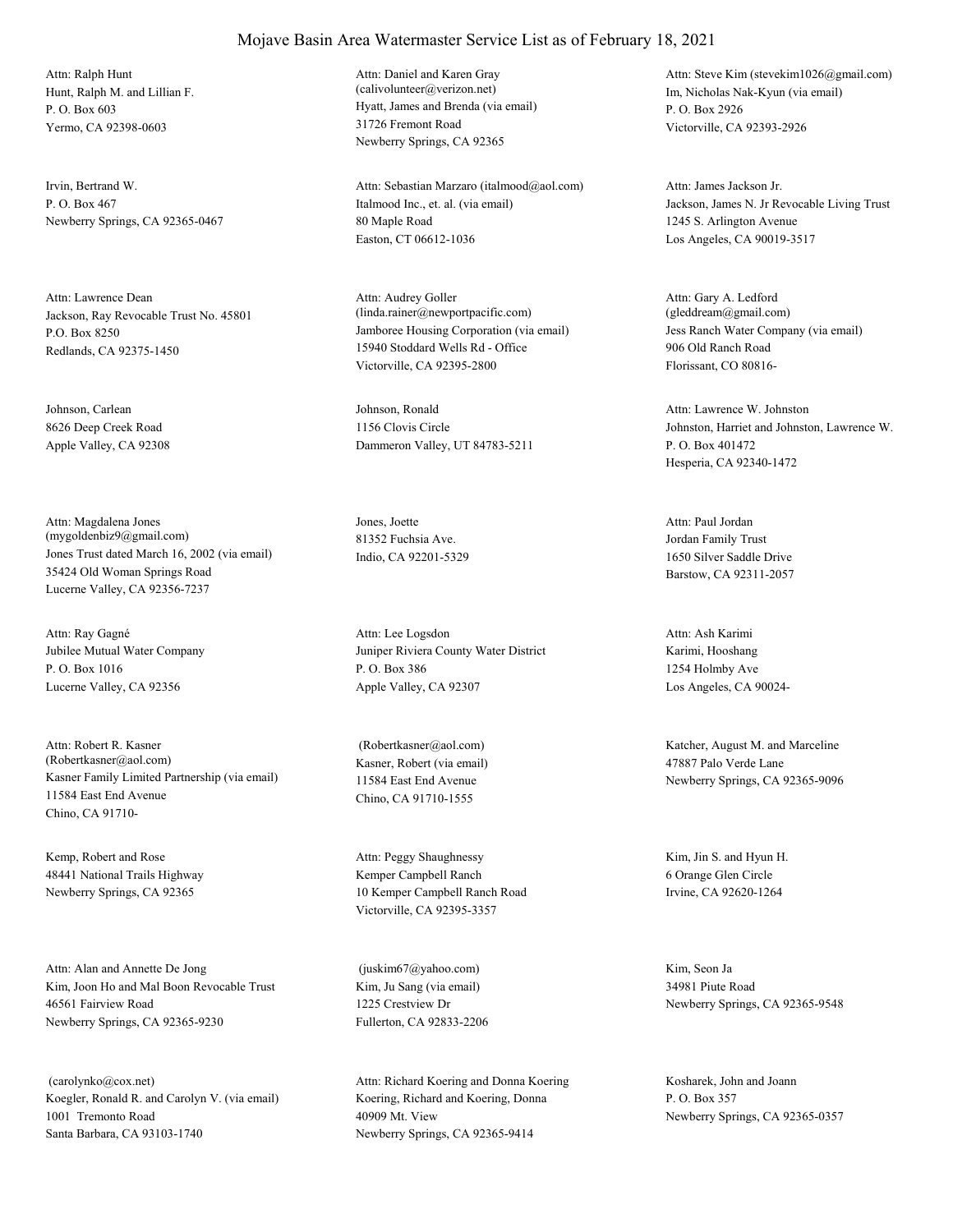Lake Arrowhead Community Services District (via email) P. O. Box 700 Lake Arrowhead, CA 92352-0700 Attn: Catherine Cerri (ccerri@lakearrowheadcsd.com)

Lake Wainani Owners Association (via email) 22295 Mission Hills Lane Yorba Linda, CA 92887-9288 Attn: Timothy M. Rohm (timrohmbuilding@gmail.com) Lam, Phillip (via email)

Langley, Michael R. and Sharon P. O. Box 524 Yermo, CA 92398-0524

Lawson, Ernest and Barbara 20277 Rock Springs Road Apple Valley, CA 92308-8740

Lee, et al., Sepoong and Woo Poong #6 Ensueno East Irvine, CA 92620- Attn: Sepoong & Woo Poong Lee

LHC Alligator, LLC P. O. Box 670 Upland, CA 91785-0670 Attn: Brad Francke

Lin, Kuan Jung and Chung, Der-Bing 2026 Turnball Canyon Hacienda Heights, CA 91745- Attn: James Lin

Low, Dean (via email) P. O. Box 1267 Monrovia, CA 91017-1267

Lucerne Valley Partners 9903 Santa Monica Blvd., PMB #541 Beverly Hills, CA 90212-1671 Attn: Manoucher Sarbaz

Lake Jodie Property Owners Association (via email) 909 Armory Road, #126 Barstow, CA 92311-5460 Attn: Daniel Lindenman (happytiredwaterdog@yahoo.com) Lake Waikiki

864 Sapphire Court Pomona, CA 91766-5171 (PhillipLam99@Yahoo.com)

Lavanh, et al. 18203 Yucca St. Hesperia, CA 92345- Attn: Vanessa Laosy

Lee, Anna K. and Eshban K. (via email) 11140 Mesquite Ave. Loma Linda, CA 92354-6556 Attn: Anna K. Lee (aklee219@gmail.com) Lee, Doo Hwan

Lee, Vin Jang T. 41717 Silver Valley Road Newberry Springs, CA 92365 Attn: Eric Archibek Lenhert, Ronald and Toni

Liang, Yuan - I and Tzu - Mei Chen 4192 Biscayne St Chino, CA 91710-3196 Attn: Billy Liang

Lo, et al. 2826 Sycamore Lane Arcadia, CA 91006-6352 Attn: Mei Li

 (lowgo.dean@gmail.com) Lua, Michael T. and Donna S. 18838 Aldridge Place Rowland Heights, CA 91748-4890

> Lucerne Vista Mutual Water Company (via email) P. O. Box 677 Lucerne Valley, CA 92356-0677 Attn: Marian Walent (LVVMC677@gmail.com) Luckey 2010 Revocable Trust

230 Hillcrest Drive La Puente, CA 91744-4816 Attn: Nancy Lan

Langley, James (via email) 12277 Apple Valley Road, Ste. #120 Apple Valley, CA 92308-1701 (jlangley@kurschgroup.com)

Lawrence, William W. P. O. Box 98 Newberry Springs, CA 92365 Attn: Robert Lawrence Jr.

P. O. Box 556 Lucerne Valley, CA 92356-0556

10083 Deep Creek Rd. Apple Valley, CA 92308-8322

Liberty Utilities (Apple Valley Ranchos Water) Corp. (via email) P. O. Box 7005 Apple Valley, CA 92307 Attn: Eric Larsen (eric.larsen@libertyutilities.com; tony.pena@libertyutilities.com)

Lopez, Baltazar 12318 Post Office Rd Lucerne Valley, CA 92356- Attn: Patricia Miranda

Lucerne Valley Mutual Water Company P. O. Box 1311 Lucerne Valley, CA 92356 Attn: Gwen L. Bedics

10967 Kelvington Ln Apple Valley, CA 92308-3647 Attn: Carolyn J. Luckey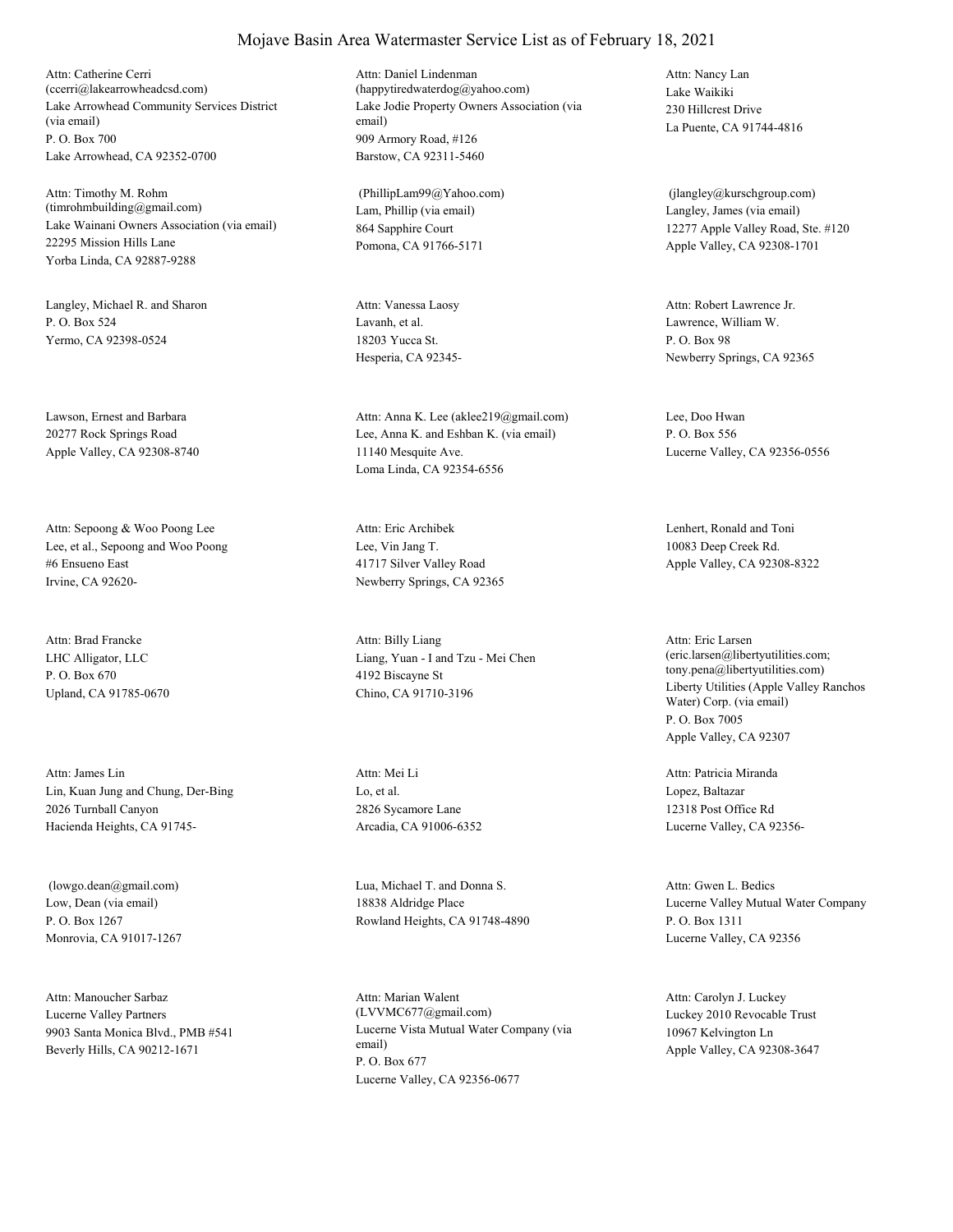M Bird Construction 1613 State Street, Ste. 10 Barstow, CA 92311-4162 Attn: Eugene R. & Vickie R. Bird

Maloney, Janice 42525 Silver Valley Road Newberry Springs, CA 92365

Mariana Ranchos County Water District (via email) 9600 Manzanita Street Apple Valley, CA 92308-8605 Attn: James M. Hansen, Jr. (gmmrcwd@gmail.com; gm@mrcwd.org)

McCollum, Charles L. 15074 Spruce St Hesperia, CA 92345-2950 Attn: Rod Sexton McKinney, Paula

Milbrat, Irving H. P. O. Box 487 Newberry Springs, CA 92365-0487 Attn: David I. Milbrat

Mizrahie, et al. 4105 W. Jefferson Blvd. Los Angeles, CA 90048- Attn: Philip Mizrahie

Mojave Solar, LLC (via email) 42134 Harper Lake Road Hinkley, CA 92347-9305 Attn: Maria Elena Lopez (MariaElena.Lopez@atlantica.com)

Morris Trust, Julia V. (via email) 7649 Cypress Dr. Lanexa, VA 23089-9320 Attn: Ken Elliot (Billie@ElliotsPlace.com) Moss, Lawrence W. and Helen J.

Mulligan, Robert and Inez 35575 Jakobi Street Saint Helens, OR 97051-1194 Attn: Dennis Hills Murphy, Jean

Navajo Mutual Water Company (via email) 21724 Hercules St. Apple Valley, CA 92308-8490 Attn: James Hansen (gm@marianaranchoscwd.org)

# Mojave Basin Area Watermaster Service List as of February 18, 2021

M.B. Landscaping and Nursery, Inc. 20300 Figueroa Street Carson, CA 90745-1212 Attn: Maria Martinez

Manning, Sharon S. 19332 Balan Road Rowland Heights, CA 91748-4017 Attn: Jimmy Berry

Marshall, Charles 32455 Lakeview Road Newberry Springs, CA 92365-9482

144 East 72nd Tacoma, WA 98404-1060

Miller Living Trust 7588 San Remo Trail Yucca Valley, CA 92284-9228 Attn: Donna Miller

MLH, LLC (via email) P. O. Box 2611 Apple Valley, CA 92307-0049 Attn: Thomas A. Hrubik (tahgolf@aol.com)

Mojave Water Agency (via email) 13846 Conference Center Drive Apple Valley, CA 92307-4377 Attn: Doug Kerns (tmccarthy@mojavewater.org) Monaco Investment Company

38338 Old Woman Springs Road Spc# 56 Lucerne Valley, CA 92356-8116

46126 Old National Trails Highway Newberry Springs, CA 92365-9025

New Springs Limited Partnership (via email) 4192 Biscayne St. Chino, CA 91710-3196 Attn: Billy Liang (flossdaily@hotmail.com; asaliking@yahoo.com) Newberry Community Services District

Mahjoubi, Afsar S. 46622 Fairview Road Newberry Springs, CA 92365 Attn: Robert Saidi

Marcroft, James A. and Joan P. O. Box 519 Newberry Springs, CA 92365 Attn: Allen Marcroft

Martin, Michael D. and Arlene D. 32942 Paseo Mira Flores San Juan Capistrano, CA 92675

Mead Family Trust 31314 Clay River Road Barstow, CA 92311-2057 Attn: Olivia L. Mead

Mitsubishi Cement Corporation (via email) 5808 State Highway 18 Lucerne Valley, CA 92356-8179 Attn: David Rib (drib@mitsubishicement.com)

Mojave Desert Land Trust (via email) P. O. Box 1544 Joshua Tree, CA 92252-0849 Attn: Amy Langston (alangston@mdlt.org)

9903 Santa Monica Blvd., PMB #541 Beverly Hills, CA 90212-1671 Attn: Manoucher Sarbaz

Most Family Trust 23780 Cuyama Road Apple Valley, CA 92307-6723 Attn: Jennie Most

Music, Zajo (via email) 43830 Cottonwood Rd Newberry Springs, CA 92365-8510 (z.music5909@gmail.com)

P. O. Box 206 Newberry Springs, CA 92365-0206 Attn: Jodi Howard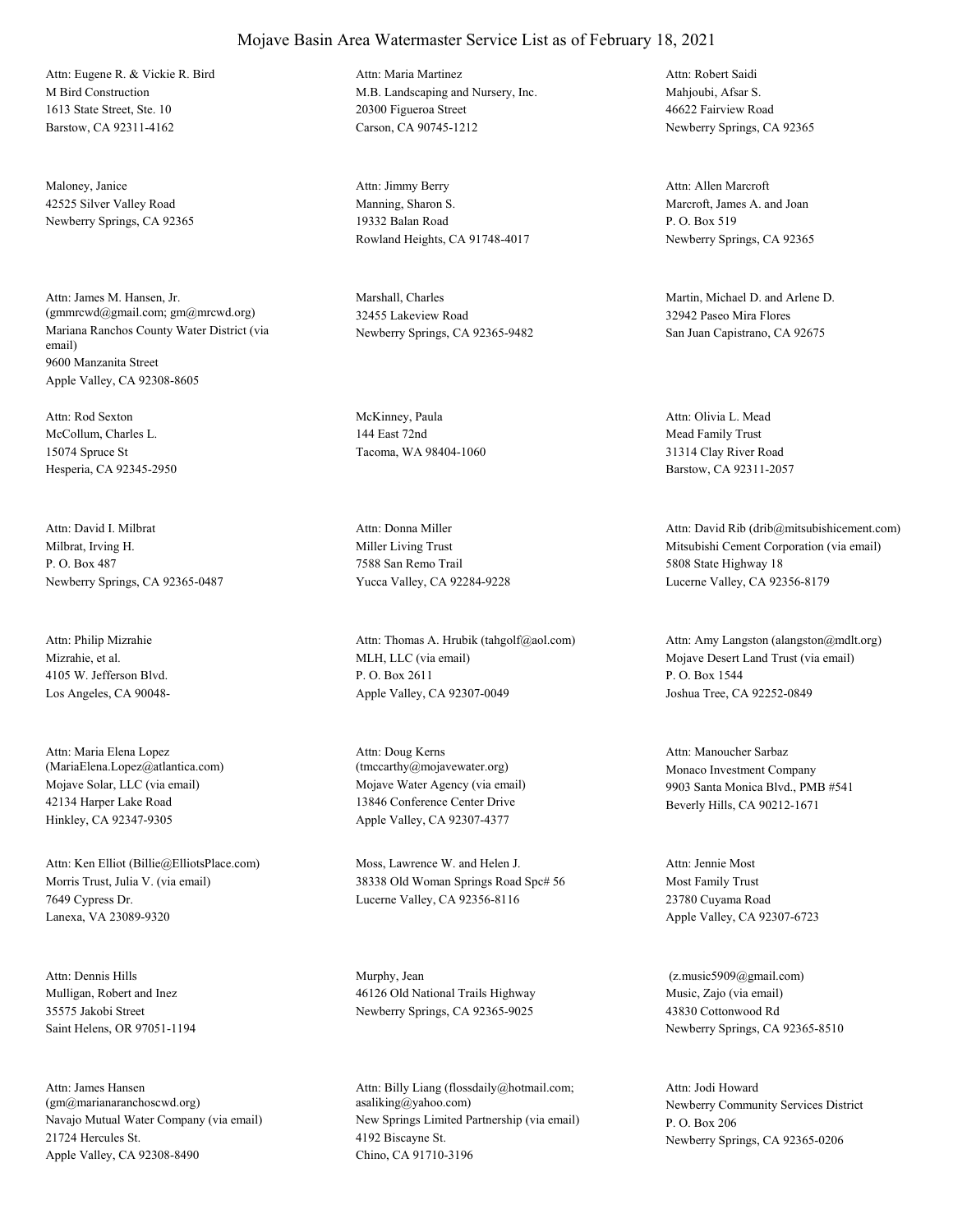Newberry Springs Recreational Lakes Association (via email) 32935 Dune Road, Space 10 Newberry Springs, CA 92365- Attn: Jeff Gaastra (jeff@weaponsedge.com)

Nuñez, Luis Segundo 9154 Golden Seal Court Hesperia, CA 92345-0197

Oasis World Mission (via email) P. O. Box 45 Apple Valley, CA 92307-0001 Attn: Chun Soo Ahn (chunsooahn@naver.com)

Omya California, Inc. (via email) 7225 Crystal Creek Rd Lucerne Valley, CA 92356-8646 Attn: Ralph McCullers (ralph.mccullers@omya.com) Oro Grande School District

Pacific Gas and Electric Company (via email) 22999 Community Blvd. Hinkley, CA 92347-9592 Attn: Jessica Bails (J4Dx@pge.com) Pak, Kae Soo and Myong Hui Kang

Paustell, Joan Beinschroth (via email) 10275 Mockingbird Ave. Apple Valley, CA 92308-8303 (wndrvr@aol.com) Pearce, Craig L.

Perry Revocable Living Trust, Thomas and Patricia 14807 Kinai Road Apple Valley, CA 92307-5135 Attn: Thomas Perry Pettigrew, Dan

Poland, John R. and Kathleen A. 5511 Tenderfoot Drive Fontana, CA 92336-1156 Attn: John Poland Polich, Donna

Precision Investments Services, LLC 791 Price Street, #160 Pismo Beach, CA 93449-2529 Attn: Carin McKay Price, Donald and Ruth

Quakenbush, Samuel R. (via email) 236 Iris Drive Martinsburg, WV 25404-1338 (s\_quakenbush@yahoo.com)

Norris Trust, Mary Ann 29611 Exeter Street Lucerne Valley, CA 92356-8261 Attn: Mary Ann Norris

Nunn Family Trust P. O. Box 545 Apple Valley, CA 92307-0010 Attn: Pearl or Gail Nunn

Odessa Water District (via email) 220 E. Mountain View Street, Suite A Barstow, CA 92311-2888 Attn: Kody Tompkins (ktompkins@barstowca.org) Ohai, Reynolds and Dorothy

P. O. Box 386 Oro Grande, CA 92368-0386 Attn: Nick Higgs

P. O. Box 1835 Lucerne Valley, CA 92356-1835

3559 Riviere Du Chien Rd Mobile, AL 36693-5449

285 N Old Hill Road

75 3rd Avenue #4 Chula Vista, CA 91910-1714

933 E. Virginia Way Barstow, CA 92311-4027

Quiros, Fransisco J. and Herrmann, Ronald 35969 Newberry Rd Newberry Springs, CA 92365-9438 Attn: Ron Herrmann

NSSLC, Inc. (via email) 9876 Moon River Circle Fountain Valley, CA 92708-7312 Attn: Kenton Eatherton (keatherton@verizon.net)

O. F. D. L., Inc. (via email) 32935 Dune Road, #10 Newberry Springs, CA 92365-9175 Attn: Jeff Gaastra (jeffgaastra@gmail.com; andy@seesmachine.com; bbswift4044@cox.net)

13450 Monte Vista Chino, CA 91710-5149 Attn: Dorothy Ohai

P and H Engineering and Development Corporation 1423 South Beverly Glen Blvd. Apt. A Los Angeles, CA 90024-6171 Attn: M. T. Shoraka

Patino, José 3914 W. 105th Street Inglewood, CA 90303-1815

Perko, Bert K. P. O. Box 762 Yermo, CA 92398-0762

Fallbrook, CA 92028-2571 Phelan Piñon Hills Community Services District (via email) 4176 Warbler Road Phelan, CA 92371-8819 Attn: Sean Wright (swright@pphcsd.org; dbartz@pphcsd.org; llowrance@pphcsd.org)

> Porter, Timothy M. 34673 Little Dirt Road Newberry Springs, CA 92365-9646

Pruett, Andrea P. O. Box 37 Newberry Springs, CA 92365

Rancheritos Mutual Water Company (via email) P. O. Box 348 Apple Valley, CA 92307 Attn: Elizabeth Murena (waterboy7F8@msn.com; etminav@aol.com)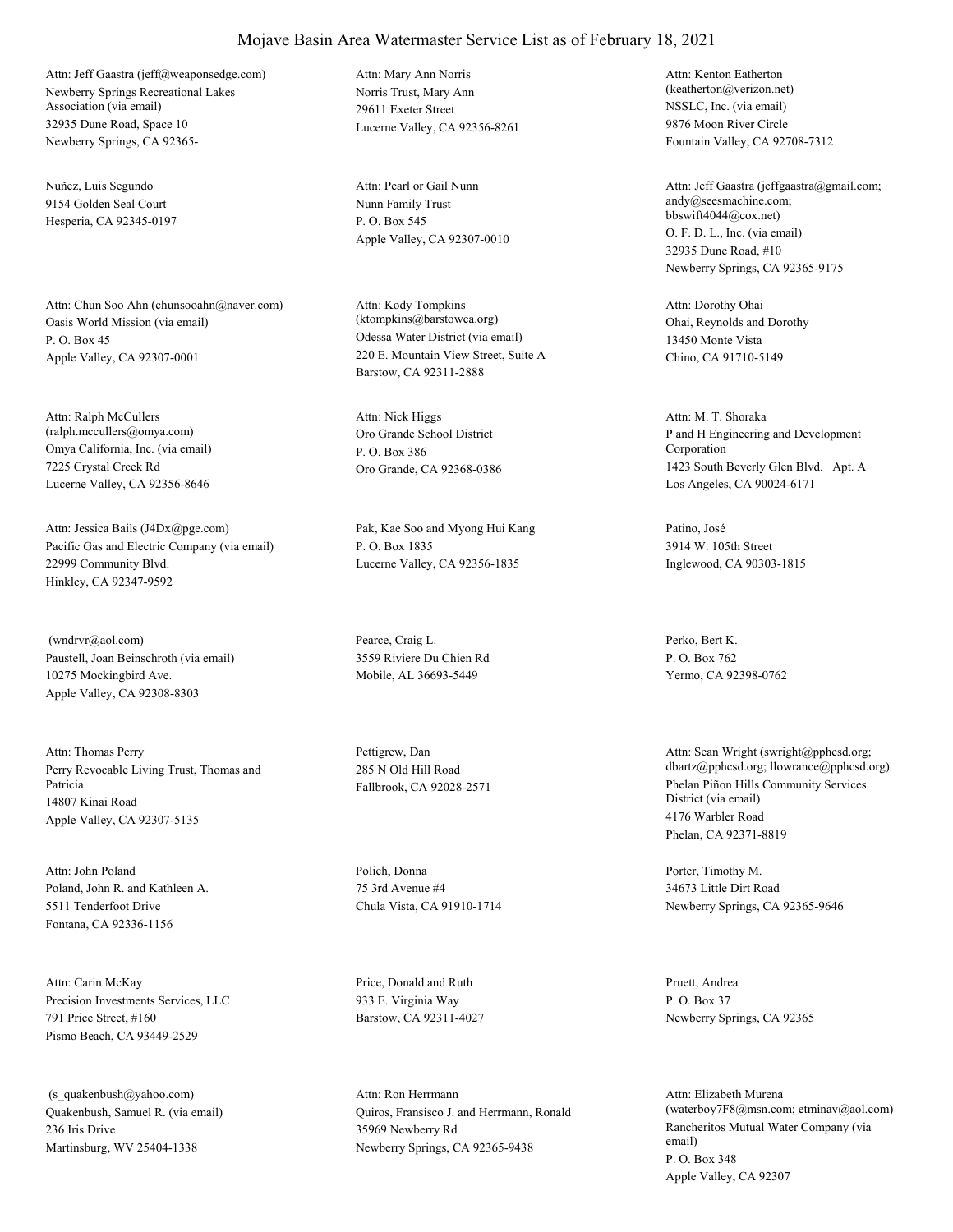Reed, Mike 9864 Donaldson Road Lucerne Valley, CA 92356-8105

Rim Properties, A General Partnership 15434 Sequoia Road Hesperia, CA 92345-1667 Attn: Ian Bryant

Rizvi, S.R Ali (via email) 10917 Admirals Bay St. Victorville, CA 92392-4819 (RayRizvi@Yahoo.com)

Royal Way (via email) 11845 Olympic Boulevard, Suite 625 Los Angeles, CA 90064- Attn: John D. Zemanek (jz@zmlawpc.com)

S and B Brothers, LLC 1423 S. Beverly Glen Blvd., Ste. A Los Angeles, CA 90024-6171 Attn: Sherwin Shoraka

Sagabean-Barker, Kanoeolokelani L. (via email) 42224 Valley Center Rd Newberry Springs, CA 92365 Attn: Kanoe Barker (kanoebarker@yahoo.com) Samples, Bernard D. and Janice E.

San Bernardino Co Barstow - Daggett Airport 777 E. Rialto Ave San Bernardino, CA 92415-1005 Attn: Rebecca Mancha

San Bernardino County Service Area 42 (via email) 222 W. Hospitality Lane, 2nd Floor San Bernardino, CA 92415-0450 Attn: Jared Beyeler (ssamaras@sdd.sbcounty.gov; jbeyeler@sdd.sbcounty.gov; waterquality@sdd.sbcounty.gov)

Scray, Michelle A. Trust (via email) 16869 State Highway 173 Hesperia, CA 92345-9381 Attn: Michelle Scray (mcscray@aol.com) Rhee, Andrew N. (via email) P. O. Box 989 Lucerne Valley, CA 92356-0989 (LucerneJujubeFarm@hotmail.com)

Rios, Mariano V. P. O. Box 1864 Barstow, CA 92312-1864 Attn: Josie Rios Rivero, Fidel V.

Robertson's Ready Mix P.O. Box 3600 Corona, CA 92878-3600 Attn: Jackie McEvoy

Rue Ranch, Inc. P. O. Box 133109 Big Bear Lake, CA 92315-8915 Attn: Sam Marich

S and E 786 Enterprises, LLC (via email) 3300 S. La Cienega Blvd. Los Angeles, CA 90016-3115 Attn: Jafar Rashid (jr123realestate@gmail.com)

33979 Fremont Road Newberry Springs, CA 92365-9136

San Bernardino County - High Desert Detention Center (via email) 222 W. Hospitality Lane, 2nd Floor - SDW San Bernardino, CA 92415-0415 Attn: Jared Beyeler (waterquality@sdd.sbcounty.gov)

San Bernardino County Service Area 64 (via email) 222 W. Hospitality Lane, 2nd Floor - SDW San Bernardino, CA 92415-0450 Attn: Jared Beyeler (ssamaras@sdd.sbcounty.gov; jbeyeler@sdd.sbcounty.gov; waterquality@sdd.sbcounty.gov)

Service Rock Products Corporation (via email) P. O. Box 3600 Corona, CA 92878-3600 Attn: Jackie McEvoy (jackiem@rrmca.com)

Rice, Henry C. and Diana 31823 Fort Cady Rd. Newberry Springs, CA 92365- Attn: Kelly Rice

2600 W Woodlawn Ave San Antonio, TX 78228-5122

Rossi, James L. and Naomi I. 34650 Minneola Rd Newberry Springs, CA 92365-9146 Attn: Mitch Hammack

Ruisch Trust, Dale W. and Nellie H. 10807 Green Valley Road Apple Valley, CA 92308-3690 Attn: Dale W. Ruisch

Saba Family Trust dated July 24, 2018 (via email) 212 Avenida Barcelona San Clemente, CA 92672-5468 Attn: Sara Fortuna (sarajfortuna@gmail.com; fourteengkids@aol.com)

Samra, Jagtar S. (via email) 10415 Edgebrook Way Northridge, CA 91326-3952 (BILLU711@Yahoo.com)

San Bernardino County Service Area 29 (via email) 222 W. Hospitality Lane, 2nd Floor (Spec San Bernardino, CA 92415-0450 Attn: Trevor Leja (trevor.leja@sdd.sbcounty.gov)

San Bernardino County Service Area 70J (via email) 222 W. Hospitality Lane, 2nd Floor - SDW San Bernardino, CA 92415-0450 Attn: Jared Beyeler (ssamaras@sdd.sbcounty.gov; jbeyeler@sdd.sbcounty.gov; waterquality@sdd.sbcounty.gov)

Sexton, Rodney A. and Sexton, Derek R. P.O. Box 155 Rim Forest, CA 92378- Attn: Rod Sexton

## Mojave Basin Area Watermaster Service List as of February 18, 2021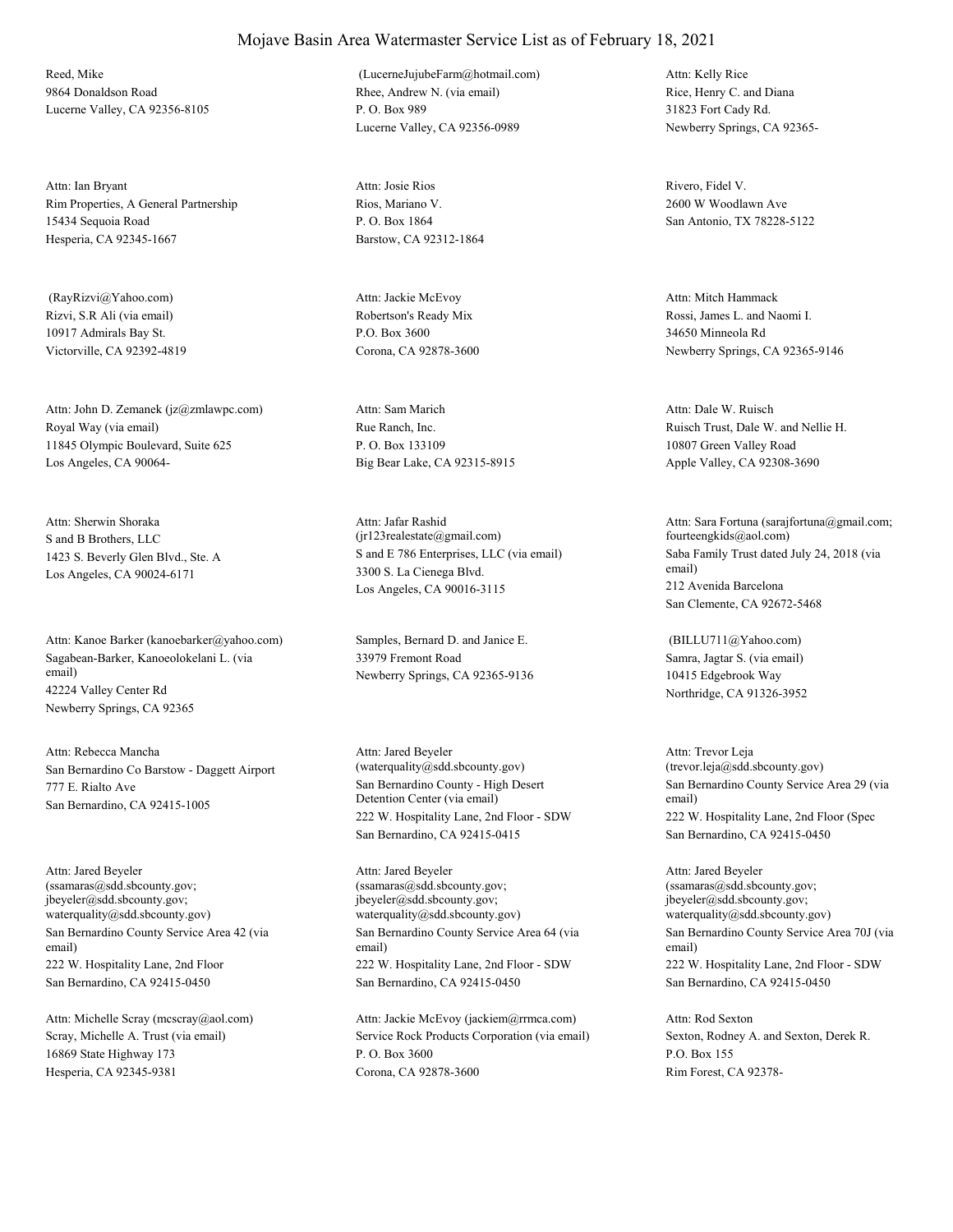Sheep Creek Water Company P. O. Box 291820 Phelan, CA 92329-1820 Attn: Chris Cummings Sheng, Jen

Short, Jerome E. P. O. Box 495 Newberry Springs, CA 92365-0495

Smith, Porter and Anita 8443 Torrell Way San Diego, CA 92126-1254

Soppeland Revocable Trust (via email) 15500 W. Sand Street, 2nd Floor Victorville, CA 92392-2931 Attn: Jason Lamoreaux (JL@LamorGroup.com)

Sperry, Wesley P. O. Box 303 Newberry Springs, CA 92365-0303

Spring Valley Lake Country Club 7070 SVL Box Victorville, CA 92395-5152 Attn: Mitchell Brown

Storm, Randall 51432 130th Street Byars, OK 74831-7357

Summit Valley Ranch, LLC (via email) 220 Montgomery Street, Suite PH-10 San Francisco, CA 94104-3433 Attn: Alexandra Lioanag (sandra@halannagroup.com)

Synagro-WWT, Inc. (dba Nursury Products, LLC) (via email) P. O. Box 1439 Helendale, CA 92342- Attn: Venny Vasquez (lbaroldi@synagro.com)

Tapie, Raymond L. 48919 Valley Center Road Newberry Springs, CA 92365-9726 5349 S Sir Richard Dr Las Vegas, NV 89110-0100

Silver Lakes Association P. O. Box 179 Helendale, CA 92342-0179 Attn: Westly Campbell

Snowball Development, Inc. (via email) P. O. Box 2926 Victorville, CA 92393-2926 Attn: Steve Kim (stevekim1026@gmail.com)

Southern California Edison Company (via email) 2 Innovation Way, 2nd Floor Pomona, CA 91768-2560 Attn: Erika Clement (Shannon.Oldenburg@SCE.com; erika.clement@sce.com) Specialty Minerals, Inc. (via email)

Spillman, James R. and Nancy J. 12132 Wilshire

St. Antony Coptic Orthodox Monastery P. O. Box 100 Barstow, CA 92311-0100 Attn: Father Joseph

Sudmeier, Glenn W. 14253 Highway 138

Sundown Lakes, Inc. (via email) 2141 Chelsea Road Palos Verdes, CA 90274- Attn: Mark Richardson (mark@richardsonsrv.com)

Szynkowski, Ruth J. 46750 Riverside Rd. Newberry Springs, CA 92365-9738 Attn: Russell Szynkowski

Teisan, Jerry (via email) P. O. Box 2089 Befair, WA 98528-2089 (jerryteisan@gmail.com) Thayer, Sharon

Sheppard, Thomas and Gloria (via email) 33571 Fremont Road Newberry Springs, CA 92365-9520 (gloriasheppard14@gmail.com)

Singh, et al. (via email) 4972 Yearling Avenue Irvine, CA 92604-2956 Attn: Nepal Singh (NepalSingh@yahoo.com)

Son's Ranch P. O. Box 1767 Lucerne Valley, CA 92356 Attn: Chan Kyun Son

6565 Meridian Road Lucerne Valley, CA 92356-8602 Attn: Del Curtis (Del.Curtis@mineralstech.com)

Lucerne Valley, CA 92356-8834 Spring Valley Lake Association (via email) SVL Box 7001 Victorville, CA 92395-5107 Attn: Eric Miller (emiller@svla.com; alogan@svla.com;)

> Starke, George A. and Jayne E. (via email) 8743 Vivero Street Rancho Cucamonga, CA 91730-1152 (chiefgs@verizon.net)

Hesperia, CA 92345-9422 Summers Family Trust (via email) 50 Stephens Estates North Augusta, SC 29680- Attn: Jimmy and Dotti Summers (JimSummersInvestments@yahoo.com)

> Sunray Land Company, LLC (via email) P. O. Box 2576 Boise, ID 83701-2576 Attn: Tom Treinen (tom.treinen@clenera.com; cre.notices@clenera.com)

Tallakson Family Revocable Trust (via email) 11100 Alto Drive Oak View, CA 93022-9535 Attn: Bill and Elizabeth Tallakson (billtallakson@sbcglobal.net)

35924 Harvard Drive Newberry Springs, CA 92365-9637

#### Mojave Basin Area Watermaster Service List as of February 18, 2021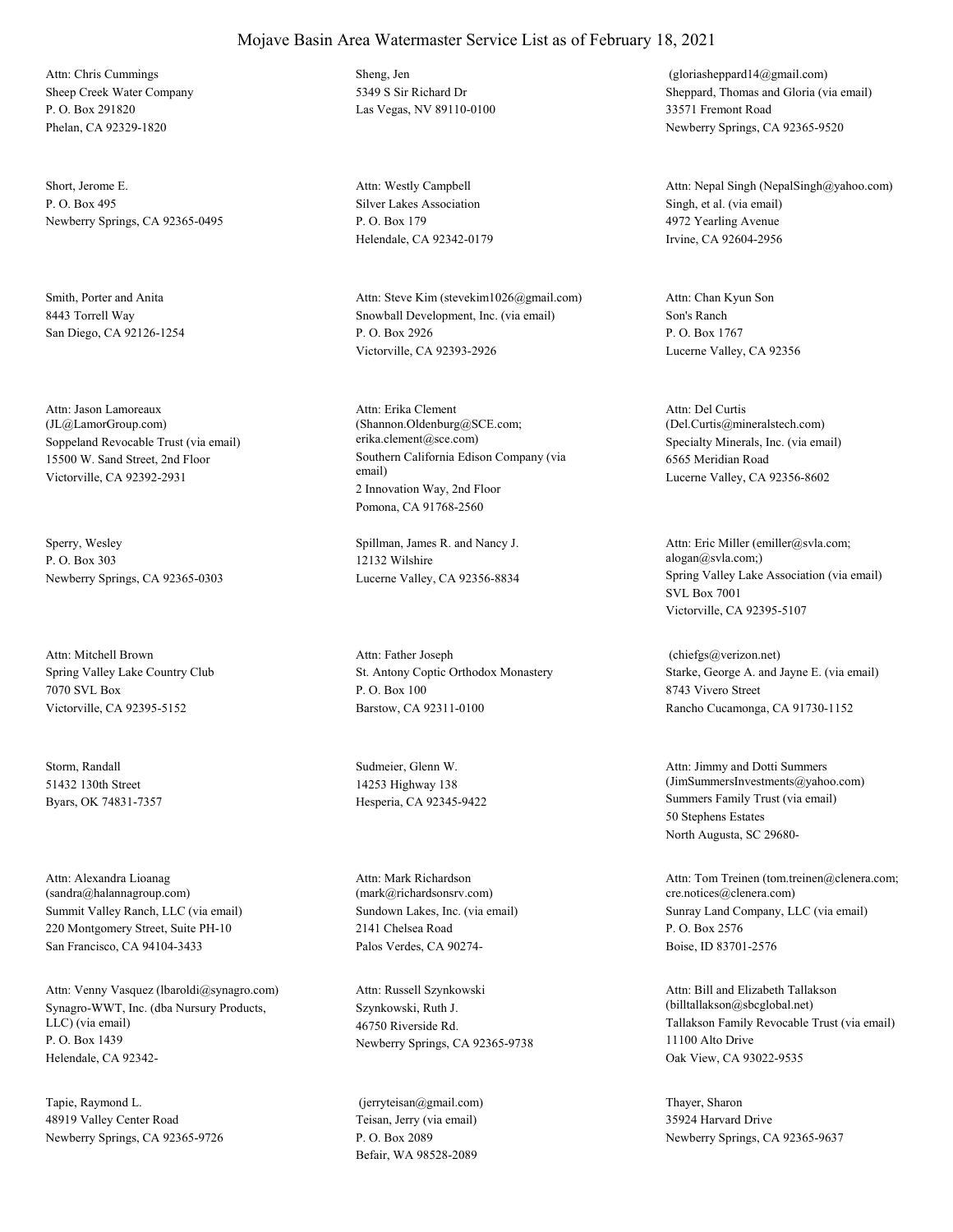The Cushenbury Trust, c/o Specialty Minerals, Inc. (via email) 6565 Meridian Road Lucerne Valley, CA 92356-8602 Attn: Del Curtis (Del.Curtis@mineralstech.com) Thomas, Stephen and Lori

Thompson Living Trust, R.L. and R.A. 9141 Deep Creek Road Apple Valley, CA 92308-8351 Attn: Rodger Thompson Thrasher, Gary

Triple H Partnership 35870 Fir Ave Yucaipa, CA 92399-9635 Attn: Jim Hoover

Union Pacific Railroad Company (via email) HC1 Box 33 Kelso, CA 92309- Attn: Aurelio Ibarra (aibarra@up.com; powen@up.com)

Van Bastelaar, Alphonse 45475 Martin Road Newberry Springs, CA 92365-9625 Attn: Dean Van Bastelaar

Van Leeuwen, John 44128 Silver Valley Road Newberry Springs, CA 92365-9588 Attn: Jacob Bootsma

Victor Valley Community College District 18422 Bear Valley Road Victorville, CA 92395-5850 Attn: John Nahlen

Victorville Water District, ID#1 (via email) P. O. Box 5001 Victorville, CA 92393-5001 Attn: Steve Ashton (sashton@victorvilleca.gov; avillarreal@victorvilleca.gov; kmetzler@victorvilleca.gov)

Wagner Living Trust 22530 Calvert Street Woodland Hills, CA 91367-1704 Attn: Joan Wagner

4890 Topanga Canyon Bl. Woodland Hills, CA 91364-4229 Attn: Stephen Thomas

14024 Sunflower Lane Oro Grande, CA 92368-9617

Troeger Family Trust, Richard H. (via email) P. O. Box 882 Wrightwood, CA 92397 Attn: Mike Troeger (mjtroeger@yahoo.com) Turner, Terry

Vaca, Andy and Teresita S. 5550 Avenue Juan Bautista Riverside, CA 92509-5613

Van Dam Family Trust, Glen and Jennifer (via email) 3190 Cottonwood Avenue San Jacinto, CA 92582-4741 Attn: Glen and Jennifer Van Dam (gvandam@verizon.net) Van Dam Revocable Trust, E and S

Vanhoops Holdings, LP 8328 Valmont Road Boulder, CO 80301-4813 Attn: Traci Hoops

Victor Valley Memorial Park 17150 C Street Victorville, CA 92395-3330 Attn: Deidra Hitt

Victorville Water District, ID#2 (via email) P. O. Box 5001 Victorville, CA 92393-5001 Attn: Steve Ashton (sashton@victorvilleca.gov; avillarreal@victorvilleca.gov; dmathews@victorvilleca.gov)

Wakula Family Trust 11741 Ardis Drive Garden Grove, CA 92841-2423 Attn: Christian Joseph Wakula

Thompson Living Trust, James A. and Sula B. 22815 Del Oro Road Apple Valley, CA 92308 Attn: Lynnette L. Thompson

Thunderbird County Water District P. O. Box 1105 Apple Valley, CA 92307-1105 Attn: Christine Bispo

48550 Riverside Drive Newberry Springs, CA 92365-9017

Valenti, Vito P. O. Box 1222 Barstow, CA 92312-1222

26599 Community Blvd. Barstow, CA 92311-9779 Attn: Eldert and Susan Van Dam

Vernola Trust, Pat and Mary Ann P. O. Box 2190 Temecula, CA 92593-2190 Attn: John Driscoll

Victorville Water District, ID#1 (via email) P. O. Box 5001 Victorville, CA 92393-5001 Attn: Arnold Villarreal (avillarreal@victorvilleca.gov; ccun@victorvilleca.gov)

Vogler, Albert H. 17612 Danbury Ave. Hesperia, CA 92345-7073

Wang, Steven (via email) 2551 Paljay Avenue Rosemead, CA 91770-3204 (Jlow3367@gmail.com)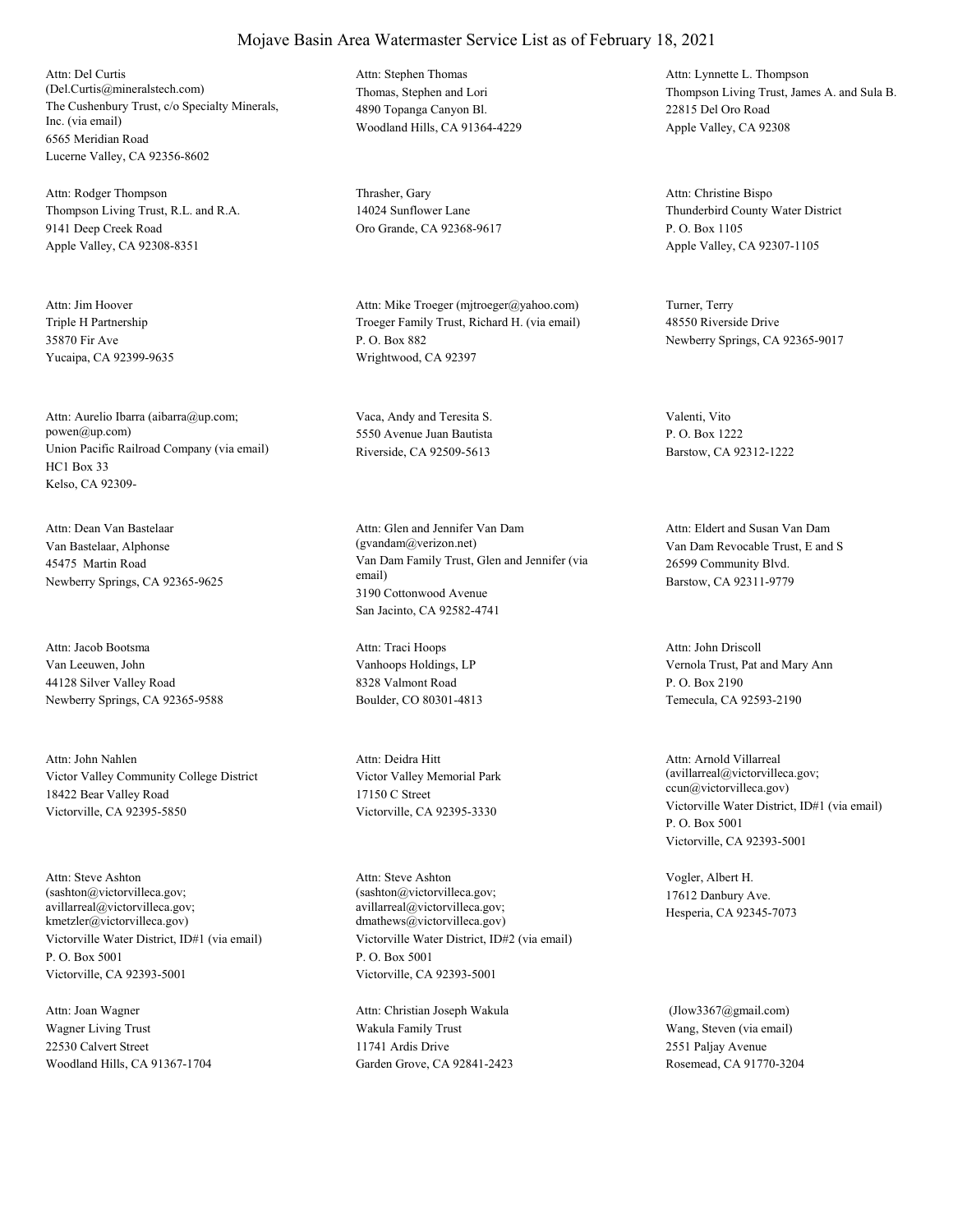Ward, Ken and Barbara (via email) 649 That Road Weiser, ID 83672-5113 Attn: Barbara Allard-Ward (kenbombero@aol.com; allardward@aol.com)

Weeraisinghe, Maithri N.  $P$ . O. Box 487 Barstow, CA 92312-0487

West, Howard and Suzy 9185 Loma Vista Road Apple Valley, CA 92308-0557

Western Horizon Associates, Inc. P. O. Box 397 Five Points, CA 93624-0397 Attn: Chung Cho Gong

Wiener, Melvin and Mariam S. 1626 N. Wilcox Avenue Los Angeles, CA 90028-6234

Witte, E. Daniel and Marcia 31911 Martino Drive Daggett, CA 92327-9752

Worsey, Joseph A. and Revae P. O. Box 422 Newberry Springs, CA 92365-0422 Attn: David A. Worsey

AlvaradoSmith, APC (via email) 1 MacArthur Place Santa Ana, CA 92707-5941 Attn: Thierry R. Montoya (tmontoya@alvaradosmith.com) Suite 200

Atkinson, Andelson, Loya-Ruud & Romo 3612 Mission Inn Avenue, Upper Level Riverside, CA 92501 Attn: W.W. Miller, Esq.

Ward, Raymond P. O. Box 358 Newberry Springs, CA 92365-0358

Werner, Andrew J. (via email) 1718 N Sierra Bonita Ave Los Angeles, CA 90046-2231 (andrewwerner11@gmail.com)

West, Jimmie E. P. O. Box 98

Westland Industries, Inc. 520 W. Willow St. Long Beach, CA 90806-2800 Attn: Genaro Zapata

Wilshire Road Partners 9903 Santa Monica Blvd., PMB #541 Beverly Hills, CA 90212-1671 Attn: Manoucher Sarbaz

WLSR, Inc. 236 E. Country Club Drive Henderson, NV 89015-7404 Attn: Mark J. Cluff

Aleshire & Wynder, LLP (via email) 2361 Rosecrans Avenue El Segundo, CA 90245-4916 Attn: Christine M. Carson, Esq. (ccarson@awattorneys.com) Suite 475

American AgCredit (via email) 42429 Winchester Road Temecula, CA 92590-2504 Attn: Alison Paap (apaap@agloan.com)

Baker, Manock & Jensen 5260 N. Palm Avenue, 4th Floor Fresno, CA 93704-2209 Attn: Christopher L. Campbell, Esq.

Weems, Lizzie 15940 Stoddard Wells Rd Victorville, CA 92395-2800

West End Mutual Water Company P. O. Box 1732 Lucerne Valley, CA 92356 Attn: James Woody

Oro Grande, CA 92368-0098 Western Development and Storage, LLC (via email) 113 S. La Brea Ave, Floor 3 Los Angeles, CA 90036-2998 Attn: Andrew Werner (andrewwerner@westerndev.com)

> Wet Set, Inc. (via email) 3737 Birch Street, Suite 400 Newport Beach, CA 92660-2671 Attn: Thomas G. Ferruzzo (tferruzzo@ferruzzo.com)

Withey, Connie (via email) P. O. Box 3513 Victorville, CA 92393-3513 Attn: Connie Tapie (praisethelord77777@yahoo.com)

Wood, Michael and Denise (via email) P. O. Box 2716 Apple Valley, CA 92307-2716 (mdwood50@gmail.com)

Aleshire & Wynder, LLP (via email) 2361 Rosecrans Avenue El Segundo, CA 90245-4916 Attn: Eric L. Dunn, Esq. (edunn@awattorneys.com) Suite 475

Atkinson, Andelson, Loya, Ruud & Romo (via email) 2151 River Plaza Drive Sacramento, CA 95833- Attn: Wesley A. Miliband, Esq. (wes.miliband@aalrr.com) Suite 300

Best, Best & Krieger LLP (via email) 3750 University Avenue Riverside, CA 92502-1028 Attn: Eric L. Garner, Esq. (eric.garner@bbklaw.com) 3rd Floor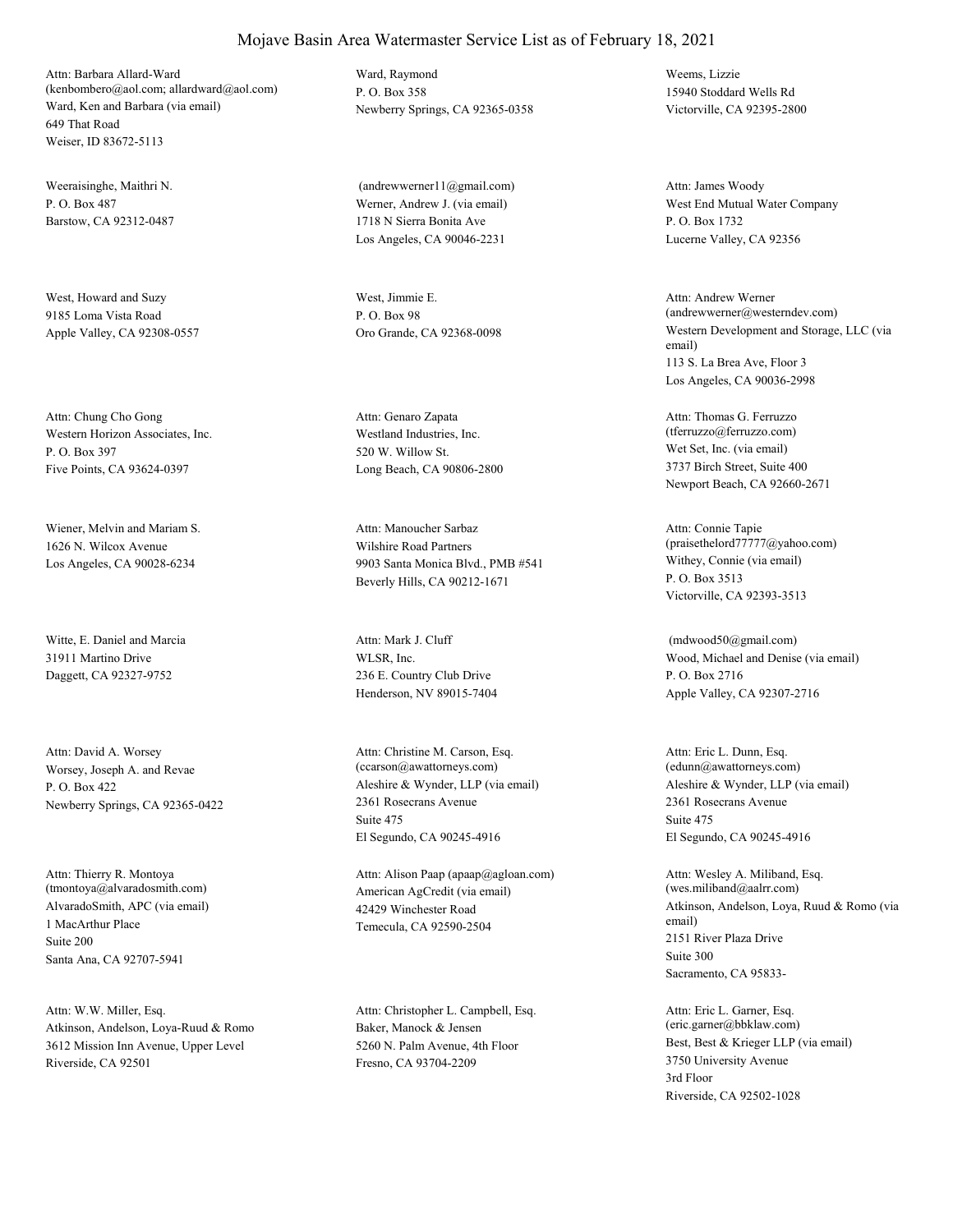Best, Best & Krieger LLP (via email) P.O. Box 1028 Riverside, CA 92502- Attn: Piero C. Dallarda, Esq. (piero.dallarda@bbklaw.com)

Caldwell & Kennedy 15476 West Sand Street Victorville, CA 92392 Attn: Terry Caldwell, Esq.

Caufield & James, LLP (via email) 2851 Camino Del Rio South, Suite 410 San Diego, CA 92108- Attn: Jeffery L. Caufield, Esq.<br>(Jeff@caufieldjames.com)

Covington & Crowe 1131 West 6th Street Ontario, CA 91762 Attn: Robert E. Dougherty, Esq. Suite 300

Department of Justice (via email) 300 S. Spring Street, Suite 1702 Los Angeles, CA 90013 Attn: Marilyn Levin, Dep (Marilyn.Levin@doj.ca.gov) Ducommun, Inc.

Golden State Water Company (via email) 160 W. Via Verde, Suite 100 San Dimas, CA 91773- Attn: Toby Moore, PhD, PG, CHG (TobyMoore@gswater.com)

Gutierrez, Preciado & House 3020 E. Colorado BLVD Pasadena, CA 91107-3840 Attn: Calvin R. House, Esq.

Lagerlof, Senecal, Gosney & Kruse, LLP (via email) 301 N. Lake Avenue, 10th Floor Pasadena, CA 91101-5123 Attn: Thomas S. Bunn, Esq. (TomBunn@lagerlof.com) Law Offices of Fred J. Knez

McCormick, Kidman & Behrens 695 Town Center Drive, Suite 400 Costa Mesa, CA 92626-7187 Attn: Arthur G. Kidman, Esq.

#### Mojave Basin Area Watermaster Service List as of February 18, 2021

Brownstein Hyatt Farber Schreck, LLP (via email) 1021 Anacapa Street, 2nd Floor Santa Barbara, CA 93101-2102 Attn: Stephanie Osler Hastings, Esq. (SHastings@bhfs.com)

California Department of Transportation 100 South Main Street, Suite 1300 Los Angeles, CA 90012-3702 Attn: Alexander Devorkin, Esq.

Colantuono, Highsmith & Whatley, PC 300 South Grand Avenue, Ste 2700 Los Angeles, CA 90071-3137 Attn: Michael G. Colantuono, Esq.

Cox, Castle & Nicholson 2049 Century Park East, 28th Floor Los Angeles, CA 90067 Attn: Ed Dygert, Esq.

23301 S. Wilmington Avenue Carson, CA 90745 Attn: James S. Heiser, Esq.

Green de Bortnowsky, LLP (via email) 30077 Agoura Court, Suite 210 Agoura Hills, CA 91301-2713 Attn: Michelle McCarron (mmccarron@gdblawoffices.com; andre@gdblawoffices.com)

Hill, Farrer & Burrill 300 S. Grand Avenue, 37th Floor Los Angeles, CA 90071 Attn: Curtis Ballantyne, Esq. 1 California Plaza

6780 Indiana Ave, Ste 150 Riverside, CA 92506-4253 Attn: Fred J. Knez, Esq.

Mojave Basin Area Watermaster (via email) 13846 Conference Center Drive Apple Valley, CA 92307 Attn: Valerie L. Wiegenstein (watermaster@mojavewater.org)

Brunick, McElhaney & Kennedy PLC (via email) 1839 Commercenter West San Bernardino, CA 92423-3130 Attn: William J. Brunick, Esq. (bbrunick@bmklawplc.com) P.O. Box 13130

California Farm Bureau Federation 2300 River Plaza Drive Sacramento, CA 95833 Attn: Nancy McDonough

County of San Bernardino, County Counsel (via email) 385 N. Arrowhead Avenue, 4th Floor San Bernardino, CA 92415-0140 Attn: Dawn Martin (Dawn.Martin@cc.sbcounty.gov)

Department of Justice (via email) 300 S. Spring Street, Suite 1700 Los Angeles, CA 90013 Attn: Noah GoldenKrasner, Dep (Noah.GoldenKrasner@doj.ca.gov)

Ferruzzo & Ferruzzo, LLP (via email) 3737 Birch Street, Suite 400 Newport Beach, CA 92660 Attn: Thomas G. Ferruzzo, Esq. (tferruzzo@ferruzzo.com)

Gresham, Savage, Nolan & Tilden, LLP 550 E Hospitality Ln, Ste. 500 San Bernardino, CA 92408-4208 Attn: Derek Hoffman, Esq.

Kasdan, LippSmith Weber Turner, LLP (via email) 19900 MacArthur Blvd., Suite 850 Irvine, CA 92612- Attn: Michael Turner, Esq. (mturner@kasdancdlaw.com)

Law Offices of Robert C. Hawkins (via email) 14 Corporate Plaza, Suite 120 Newport, CA 92660 Attn: Robert C. Hawkins, Esq. (rhawkins@earthlink.net)

Mojave Water Agency (via email) 13846 Conference Center Drive Apple Valley, CA 92307 Attn: Kathy Cortner (kcortner@mojavewater.org)